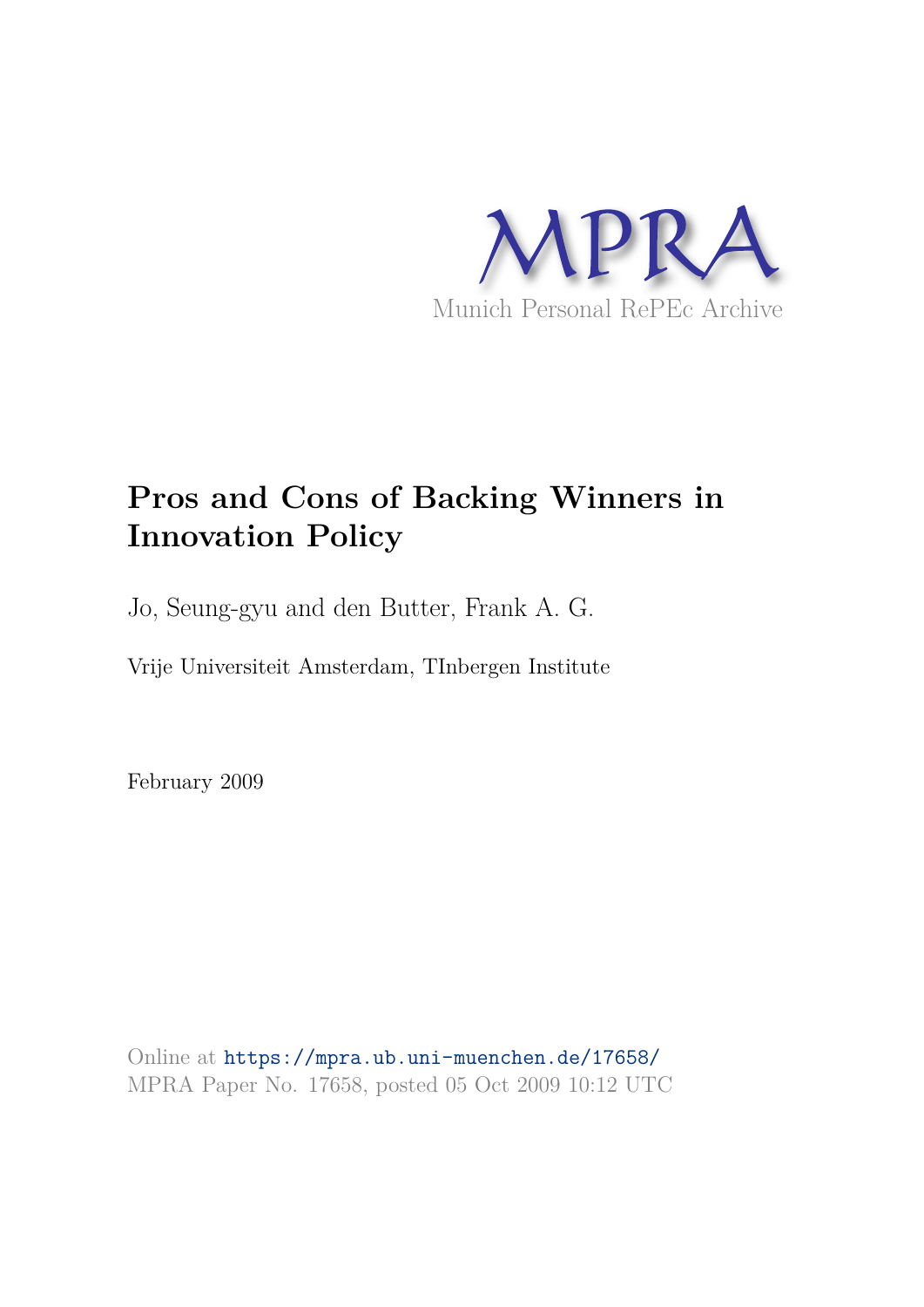# **Pros and Cons of 'Backing Winners' in Innovation Policy**

Frank A.G. den Butter and Seung-gyu  $Jo<sup>1</sup>$ 

# **Abstract**

In the economics profession there is a fierce debate whether industrial and innovation policy should be targeted to specific sectors or firms. This paper discusses the welfare effects of such targeted policies in a third-market international trade model under imperfect competition. A theoretical case for picking winners through a preferential innovation policy is discussed, which is shown to hold without evoking retaliation from foreign competitors. However, in practice information uncertainties remain a concern. The question whether in this case 'backing winners' is a wise policy option depends on the characteristics of the information asymmetries and on the extent the government is able to design selection procedures in a way to minimize the transaction costs that may be caused from the market participants' opportunistic behavior.

Keywords: Innovation policy; R&D subsidies, strategic trade policy, asymmetric information, spill-over effects

JEL-codes: C73, F12, O24, O32

Draft: July 2009

<u>.</u>

<sup>&</sup>lt;sup>1</sup> Respectively, professor of economics and visiting professor of economics, VU University Amsterdam. Jo is currently a visiting professor at Singapore Management University.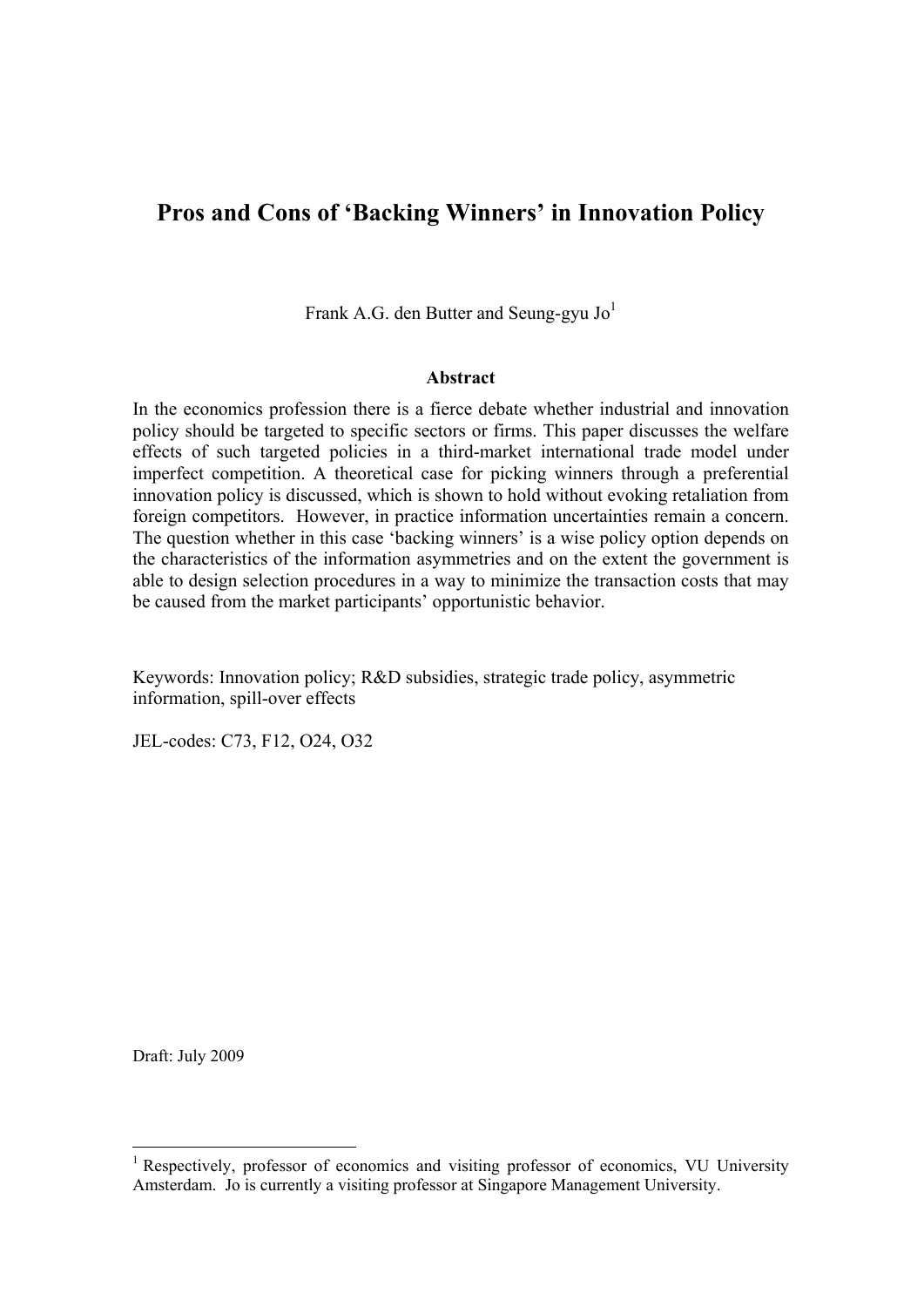#### **1. INTRODUCTION**

Both in theoretical economic analyses and in the policy arena, there is a debate about whether innovation and industrial policies favouring certain industries or firms are welfare enhancing or not. For example, the "innovation platform", a think tank organised by the Dutch government with the prime minister as chairman, has selected a number of economic sectors which are believed to have a key role in the knowledge economy of the Netherlands. These sectors will have some priority in obtaining support through government funding. This policy of selecting and consequently 'backing winners' was inspired by an advice by the Advisory Council on Science and Technology (AWT (2003)). Yet much criticism was raised against the selection procedure and the presumption that the government is able to predict which sectors or firms would be winners in innovation. For instance, Jacobs and Theeuwes (2005) asserted that it would be better to back 'challengers' instead of winners; however, without indicating how the government would be able to decide about these challengers. The Scientific Council for Government Policy, in a report on innovation policy, criticized the procedure of selecting key innovative sectors by arguing that backing winners may lead to protection of existing structures, institutions and interests (WRR (2008)). The procedure excludes innovative outsiders indeed, which do not yet have the strength and size to qualify as winner. Moreover it is unclear why winners need government support anyhow.

This paper discusses the options for a targeted industrial and innovation policy from the perspective of a strategic game among firms or sectors, where welfare effects of such targeted policy may stem from a cost reduction and industry-wide profit creation. Government support may take various forms and the usual debate around the benefits and the scepticisms of industrial/public/trade policies will all matter one way or another. For a small open economy, in that most of the modern industries are exposed to the international competition, most of the government intervention will naturally take the international trade policy feature. While the conventional wisdom of laisser-faire is valid, in large part, under the idealized world of perfect competition, it has been identified that a strategic incentive to intervene with international trade under imperfectly competitive market structures may exist (e.g. Brander and Spencer (1983, 1985)). Such shift in the theoretical stance was made from recognition of the interactive feature among the firms and governments, which is contrasted to the conventional economic reasoning based on the terms-of-trade advantage. The arguments received criticisms as well, which were mainly clustered upon the 'beggar-thy-neighbour' feature and the possibility of a mutually destructive trade war. A unilaterally optimal policy may lead to distortion of international competition and retaliating responses may follow, in which case the policy has a negative, instead of the warranted positive effect on national welfare.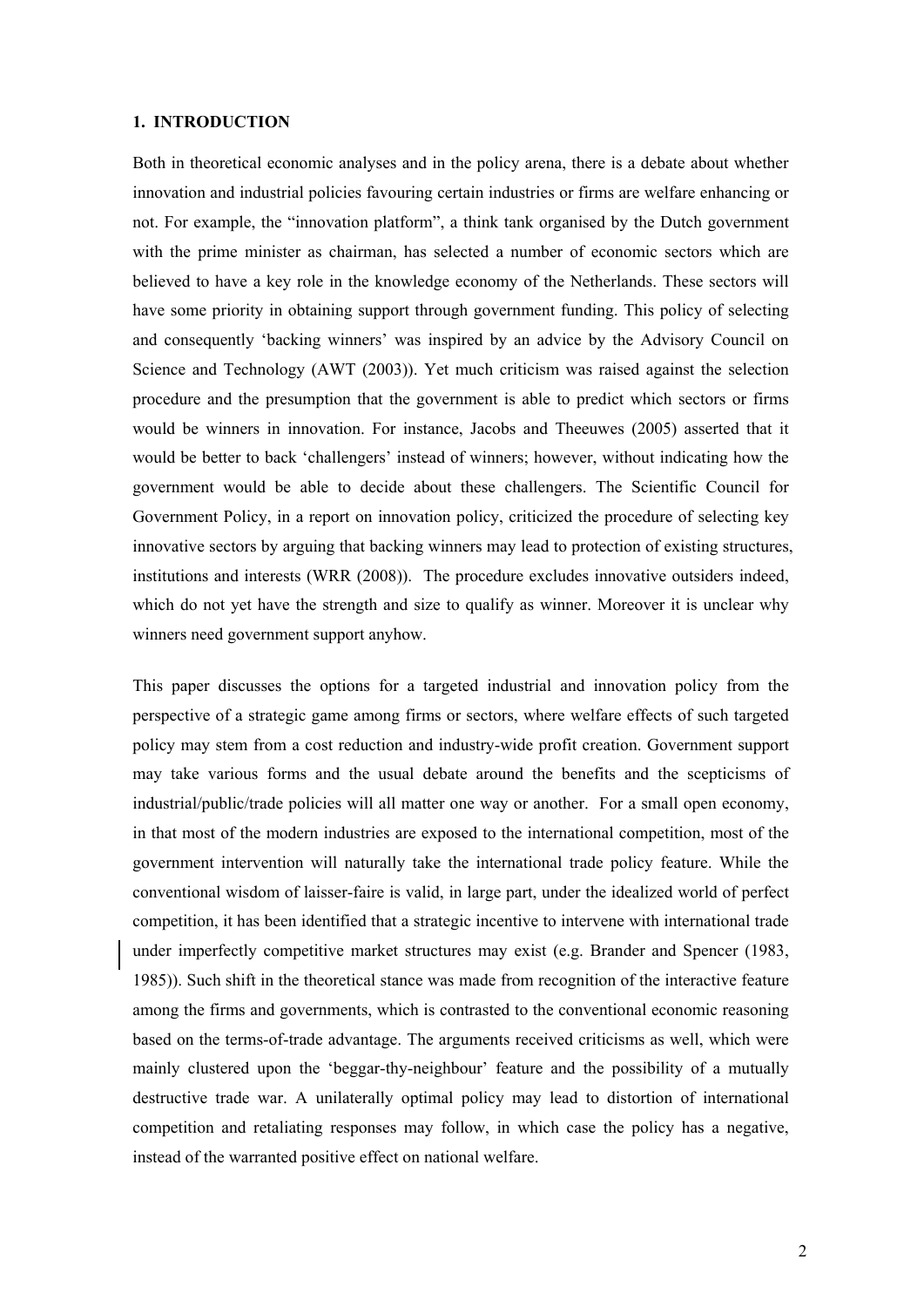While the conventional discussions have been made around the structure of uniform – all the beneficiary firms are treated equally - policy, a non-uniform policy may further strengthen the strategic trade intervention incentives: the industry-wise aggregate profits can be newly created without affecting the other trading partners and therefore without the usual retaliatory concern. This new feature is particularly strengthened when a public policy aims to encourage the R&D activities by the firms. Domestic firms can be unequally treated to create an asymmetric structure of the firms' effective marginal costs. The restructured cost conditions among the firms then sets a new game rule for the firms to rationalize their output decisions, which may serve to save upon market-wise production costs for the benefit of the policy-imposing country's profit improvement (Jo (2009a)). This profit creation can be sustained even for a technology without economy of scale, which is distinguished from the conventional profit creating argument in the literature which is valid only when economy of scale prevails in the production technology. Also, since this new profit creation aspect of strategic R&D subsidy remains valid without affecting the other trade-involved countries, it is robust to the usual trade war concern. Also, it can be shown that such strategic benefits of a non-uniform R&D policy can enhance domestic profits even when the free trade is initially optimal. While the theoretical aspects of the new argument can be well-grounded, however, the practical choice of the policy details still remains questionable. For example, firms may take extra actions to be given a favour by the policy authority. It may create unhealthy transaction costs from the social welfare perspective without a visible countervailing benefit, whereas firms may take it as an incentive to economize upon their pre-policy cost conditions so that they can be picked as a winner group. In this respect, it will be critical to sort out the important factors for the success of an industrial policy while, at the same time, staying alert for the possibilities that the undesired negative effects may be caused.

This paper aims to provide a theoretical and qualitative assessment of the pro and con sides of industrial policy so that it can give a hint under which circumstances and ways of organizing a targeted innovation policy of the government can be welfare enhancing. In the perspective of the policy discussions on whether and, if so, how to back winners – or challengers - the paper focuses on the dynamic game perspectives of an industrial policy which naturally exploits the own rationalizing behaviour of the private sector. Together with the potential rationale of backing winners, the paper also presents the issues for which a policy authority has to be alert for a successful implementation of such a targeted policy. In this respect, our analysis sheds a meaningful light on the on-going efforts by the government to bring about efficiency gains and a welfare improvement.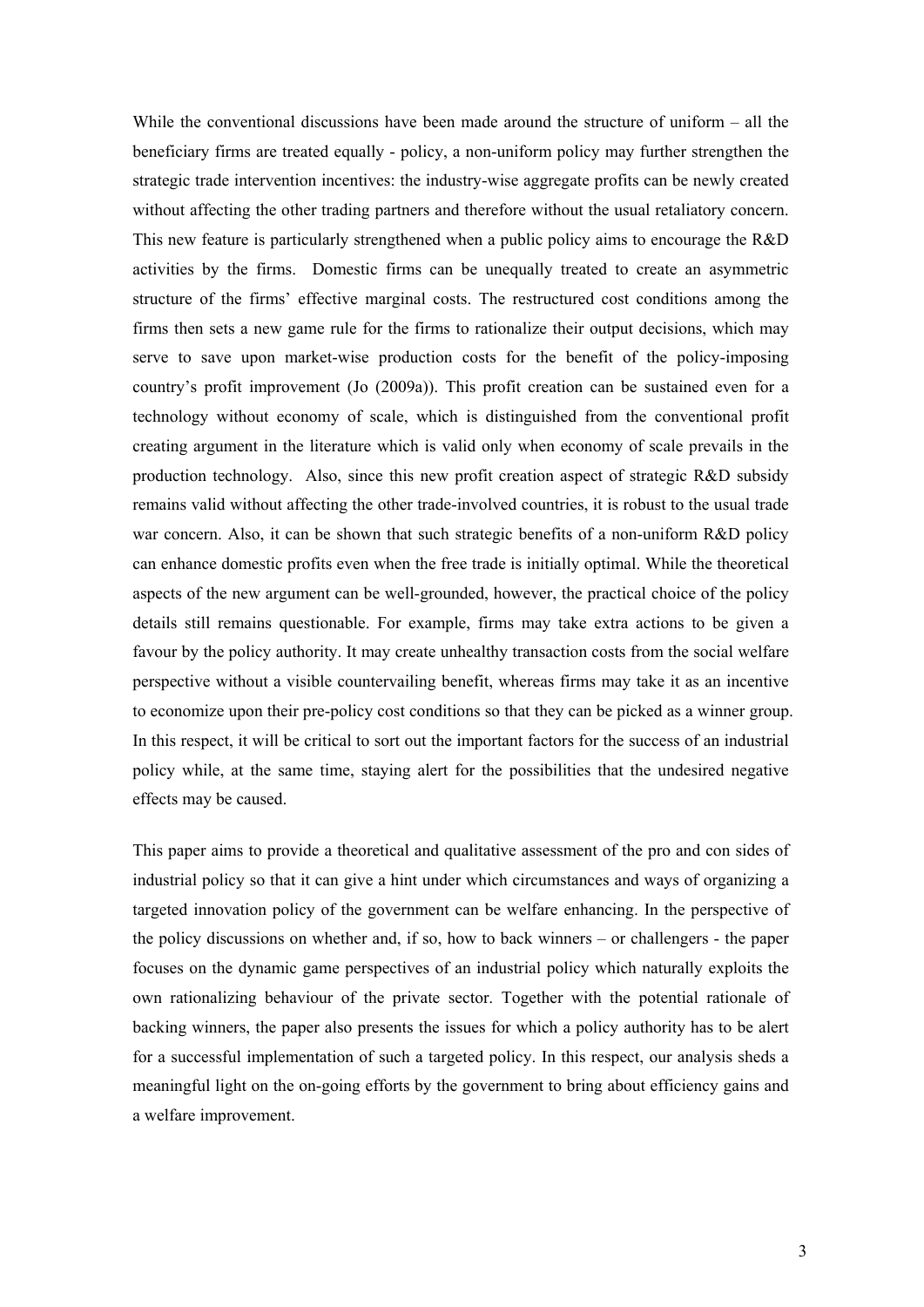The remainder of the paper is organized as follows: section 2 illustrates the above-mentioned 'aggregate-profit creation' effect of a non-uniform R&D policy and the theoretical justification of an unequal treatment of the domestic firms. This strategic effect is shown to be greater as the domestic firms are treated more discriminatorily. Section 3 then discusses the practical implications. The robustness and benefits of the idea of backing winners is highlighted and the issue of how to rationalize upon the cost-saving effects of an innovation policy is also discussed. Other benefits and concerns related with the incomplete information and the proper policy design are also addressed. Section 4 touches upon the distinction between the corrective and strategic objectives of a policy. It also indicates how a redistribution scheme may matter from a political economic concern. Section 5 contains concluding remarks.

# **2. THE MODEL FOR THE BASIC RATIONALE**

<u>.</u>

This section presents a two-county two-sector third-market international trade model to illustrate that a country has a strategic incentive to introduce non-uniform R&D policies to create industry-wise profits without affecting the trade-related countries. This potential rationale will be used as the benchmark model to sort out the factors that may matter for a successful implementation of an innovation policy. The conventional case with the initially uniform R&D policy is reviewed first so as to emphasize its beggar-thy-neighbour feature, and then the aggregate-profit creation effect of a non-uniform industrial policy is discussed. The analysis leads to the main policy guideline, that 'backing' the right targets – both present and potential – should be the more important rationale than simply picking the winners when an industrial innovation policy is considered.

The simplifying assumptions of the basic model are as follows. Each of the two countries, domestic and foreign, is endowed with a single factor of production, referred to as labor and denoted by  $L$  and  $L^*$ , respectively, using which the firms produce a numeraire good and a homogenous oligopoly good. Consumers in the two countries consume only the numeraire good, which is produced under competitive conditions with constant returns to scale. The oligopoly sector in each country has  $n$  and  $n^*$  Cournot firms and produces under constant marginal costs only to export to the third-market.<sup>2</sup> The trade is assumed to be balanced by implicitly assuming that the numeraire good is imported from the third-market in exchange for the export of the oligopoly good. The number of firms in the oligopoly sector is assumed to be fixed due to the existence of some form of entry and exit barriers. In this third-market framework, there would be no scope for an import-protective device. Rather, a government may

<sup>&</sup>lt;sup>2</sup> Domestic consumption of the oligopoly good and various returns to scale can be easily incorporated without affecting the main results.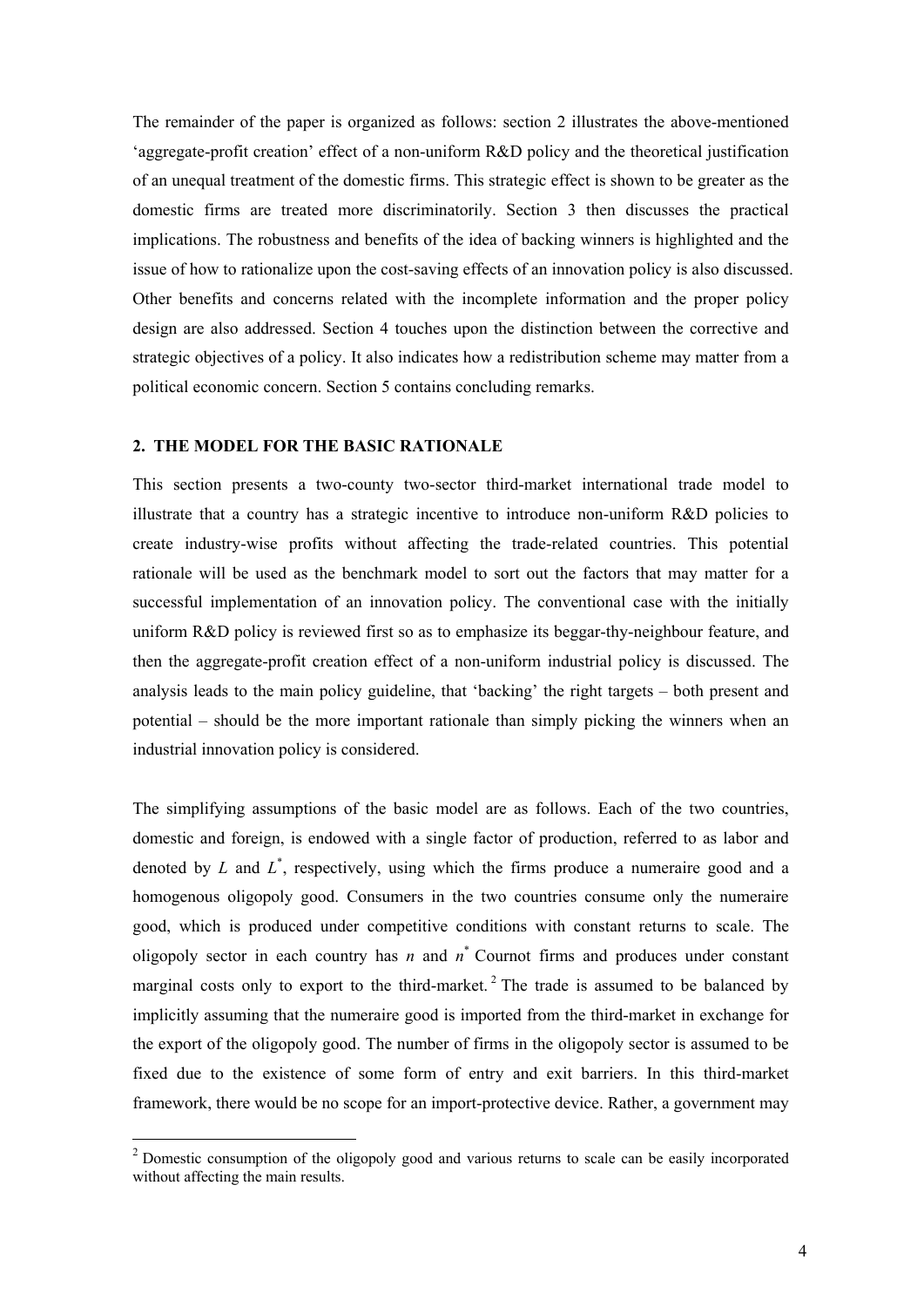seek to intervene with trade by promoting exports in one form or another. While this strategic aspect of an export promoting trade policy may be best presented through export subsidies, R&D policies will be considered here since the aggregate profit-creation effect to be demonstrated in the main sections below does not occur under export subsidies<sup>3</sup>, let alone the GATT Codes limiting the practice of the latter. Initially, only the domestic government imposes an R&D subsidy and it is assumed to be applied uniformly to all domestic firms. The case to be considered here is a two-stage game in which government decides upon a uniform R&D subsidy in the first stage, and the firms compete in quantities under the Cournot conjecture in the second stage possibly over more-than-one finite periods.<sup>4</sup> The time structure of the game here is different from a typical one-shot game or a conventional dynamic extension of it in that the cost-reducing benefit of an R&D policy is realized over time. The Cournot conjecture is only for demonstrational convenience and the main argument can be extended to a wide range of conjectural variations.

# **2.1.** *Criticisms against the Conventional Uniform Policy*

-

Let  $x_i$  and  $y_j$  denote exports to the third oligopoly market by domestic firm  $i$  (=1,2,..,n) and foreign firm *j* (=1,2,..,*n*<sup>\*</sup>) which add up to the total industry output *Q.*  $c_i$  and  $c_j$ <sup>\*</sup> denote each domestic and foreign firm's marginal cost and  $\pi_i$  and  $\pi_j^*$  denote each firm's profit from their third-market sales. Assuming the intra-country symmetric costs for the initial state, we have  $c_i = c$ ,  $c_j^* = c^*$ ,  $x_i = x$ ,  $y_j = y$ ,  $Q = nx + n^*y$ ,  $\pi_i = \pi$  and  $\pi_j^* = \pi^*$  for all *i* and *j*. Let *s* denote the uniform R&D subsidy to each domestic firm. Then, the after-subsidy marginal cost for a domestic firm can be defined as

$$
k = c - \alpha(S - s) - \beta s = c - ((n - 1)\alpha + \beta)s
$$
\n<sup>(1)</sup>

where  $S = ns$  is the total R&D expenditure by the domestic government.  $\alpha$  (>0) represents the external cost-reducing effect spilled over from the R&D subsidy to all the other domestic firms and  $\beta$  (>0) represents the cost-reducing effect of the R&D subsidy to a firm on its own marginal cost. The spillover effect is assumed to work within the national border only, which can be easily extended to the case of an international spillover. Let *P*(*Q*) be the inverse demand for the oligopoly good in the third market. Then the firms' profits are defined by

$$
\pi(x, y; s) = P(Q)x - cx + ((n-1)\alpha + \beta)sx \; ; \; \pi^*(x, y; s) = P(Q)y - c^*y \tag{2}
$$

<sup>&</sup>lt;sup>3</sup> For a non-uniform export subsidy, aggregate profit creation is cancelled out by the increased subsidy expenditure (Jo (2009b)).

 $4$  For a more general three-stage game in which firms decide upon private R&D investments as well as the Cournot exports, see section 3.1.1. (iii).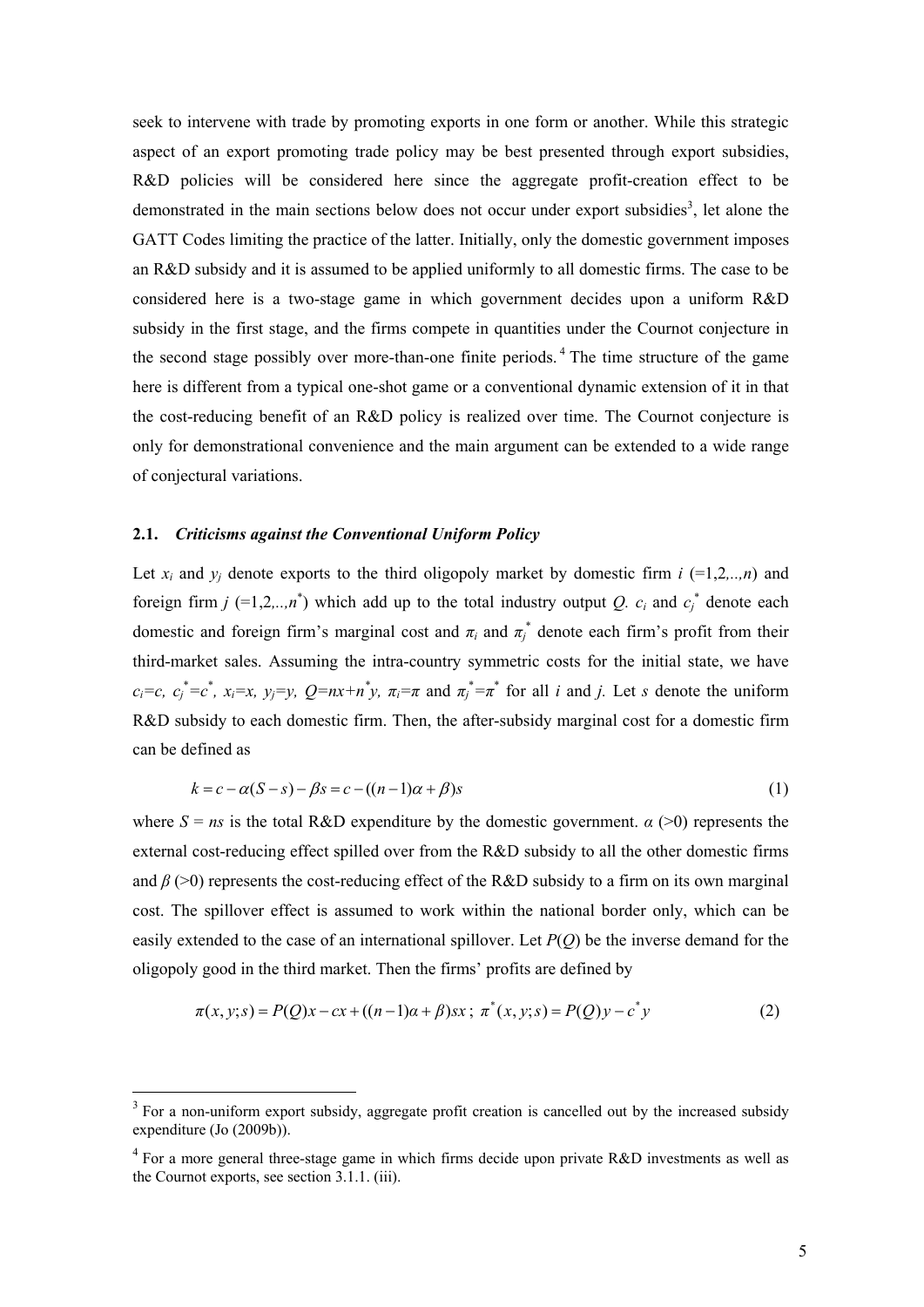and, considering that the cost-reducing benefit of the R&D subsidy is realized over time, say *T* periods, the relevant domestic welfare would be the following *T*-period discounted value of domestic labor income (*L*) plus domestic firms' profits from the third-market (*nπ*) net of one shot government subsidy expenditures ( $ns$ ) with  $\delta$  being the discount factor:

$$
W(T) = \sum_{t=1}^{T} \delta^{t-1} (L + n\pi) - ns \tag{3}
$$

The subgame perfect Nash equilibrium of the game is defined by the optimal subsidy *s* satisfying the optimization condition

$$
dW(T)/ds = n\left(\sum_{t=1}^{T} \delta^{t-1} d\pi/ds - 1\right) = 0\tag{4}
$$

and the *T*-repetition of one-shot Cournot-Nash equilibrium in the second stage as follows:

$$
\pi_x = P + xP' - c + ((n-1)\alpha + \beta)s = 0; \quad \pi_y^* = P + yP' - c^* = 0,
$$
\n(5)

Assuming that the usual regularity conditions hold globally,<sup>5</sup> the global uniqueness of the Cournot equilibrium can be implied and a comparative statics reveals the followings: (i)  $x_s > 0$ ,  $y_s$  < 0, (ii)  $P_s$  < 0,  $Q_s$  > 0 and (iii)  $\pi_s$  > 0,  $\pi^*$  < 0. We can further show that the positive optimal R&D subsidy which maximizes the national welfare  $W^T$  exists for large T and  $\delta$ .<sup>6</sup> This unilateral incentive to offer a strategic R&D subsidy is consistent with the conventional findings: an R&D subsidy imposed in the first stage alters the firms' strategic interaction in the second stage of the game and thereby makes domestic firms' aggressive behavior credible in the market share rivalry, enhancing domestic national welfare even net of subsidy expenditure. This national incentive however is not confined to one country but reciprocal. It can be easily shown by considering the  $T^*$ -period foreign welfare

$$
W^*(T^*) = \sum_{t=1}^{T^*} (\delta^*)^{t-1} (L^* + n^* \pi^*) - n^* s^*,
$$
 (6)

with  $\pi^* = Px - c^*y + ((n - 1)\alpha^* + \beta^*)s^*y$  and  $s^*, \alpha^*, \beta^*, \delta^*, T^*$  defined analogously. The foreign government's unilateral incentive for an R&D subsidy is implied as well, and we can readily construct further details to conclude that the mutual R&D subsidies by both governments turns

 $\frac{5}{100}$  The regularity conditions are: (i)  $P'' < 0$  or not too much if positive, (ii) second order conditions for the firms  $(\pi_{xx} = xP'' + 2P' < 0, \pi_{yy}^* = yP'' + 2P' < 0)$ , (iii) *x* and *y* are strategic substitutes  $(\pi_{xy} = xP'' + P' < 0)$ ;  $\pi_{w}^{*} = yP'' + P' < 0$  ) and (iv) each firm is exporting a positive amount in equilibrium.

 $6$  As is well known through the other literature, the signs depend jointly on the relative sizes of *n*,  $n^*$  and the sign of *P˝*, while the linear demand case is independent of these parameters. A large *n*, in particular, induces over-competition among the domestic firms and may lead to a negative *s.* For detailed proofs, see Jo (2009a) for the R&D policy case and Leahy and Montana (1998) for the export subsidy case: the working mechanisms of the policies are similar.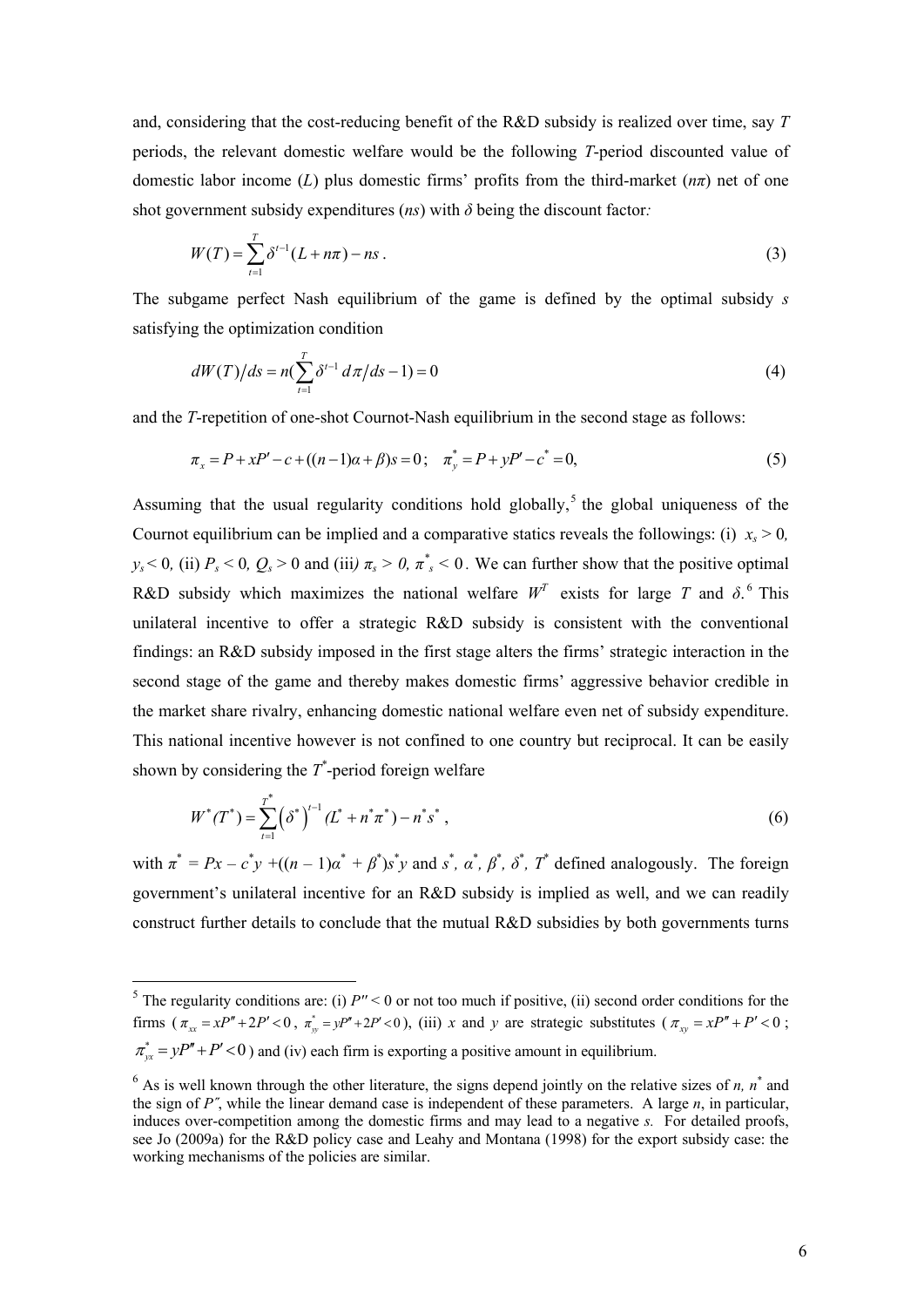out to be jointly sub-optimal.<sup>7</sup> The skepticism of the prisoners' dilemma phenomenon is reinforced and the trade war remains concern.

#### **2.2.** *Superiority of Preferential Innovation Policy to Uniform Policy*

The conventional discussion as reviewed above assumed a uniform subsidy. When an R&D policy takes a *non-uniform* structure*,* however, a new strategic feature can be drawn by which national policy authorities may be further motivated to intervene: an asymmetric treatment of the domestic firms through a non-uniform system of R&D policy may successfully manipulate the firms' decisions and improve the national welfare, without affecting other countries, more than uniform policy accomplishes. In this section we illustrate this superiority of non-uniform policy to uniform structure.

Suppose that the firms in each country have the same technology and thus share the same marginal costs. Assuming that all firms export positive quantities to the third-market, the uniform R&D subsidies  $s \geq 0$ ) and  $s^* \geq 0$ ) with the first order conditions (5) will constitute an initial equilibrium. Summing the first order conditions (5) across all the firms in the oligopoly yields

$$
(n+n^*)P(Q) + QP'(Q) - (nk + n^*k^*) = 0.
$$
\n(7)

When the demand  $P(Q)$  is non-convex or not-too-convex as assumed in the basic model, the implicit function theorem guarantees a unique *Q*. It is obvious then that the industry output *Q,* the price *P* and therefore the industry-wide revenue *PQ* all depend only on the sum of the marginal costs  $nk + n^*k^*$  but not on their distribution across the firms.<sup>8</sup> This independence implies that a rearrangement of the initially uniform subsidies into a non-uniform way preserving the total subsidy expenditure does not affect the industry output and price, while the composition of the equilibrium output of each firm changes. To prove, suppose that the domestic government redesigns the initially uniform R&D subsidy  $\{s: ns = S\}$  to  $\{s_i:$  $\sum_{i=1}^{n} s_i = ns = S$  } in a discriminatory way while the total R&D subsidy expenditure *S* is preserved and the new equilibrium still remains interior, where  $s_i$  denotes the R&D subsidy to domestic firm *i* (if positive). For simplicity, the foreign subsidy is assumed to remain uniform. Then the domestic firm *i*'s marginal cost after the redesign becomes  $k_i \equiv (c - \alpha(S - s_i) - \beta s_i)$  whereas

<u>.</u>

<sup>&</sup>lt;sup>7</sup> Given the joint global welfare  $\overline{W}(\tau) = W(\tau) + W^*(\tau)$  defined at the equilibrium  $(s, s^*)$  over  $\tau$  periods, the implicit function theorem implies  $d\overline{W}(\tau)/ds < 0$  and  $d\overline{W}(\tau)/ds^* < 0$ . Reducing the equilibrium subsidies improves the joint welfare.

<sup>&</sup>lt;sup>8</sup> The observation that industry output and price in a Cournot industry are independent of the distribution of marginal costs has been noted and used several times in the literature. For example, see Bergstrom and Varian (1985), Salant and Shaffer (1999) or Bandyopadhyay et al (2004).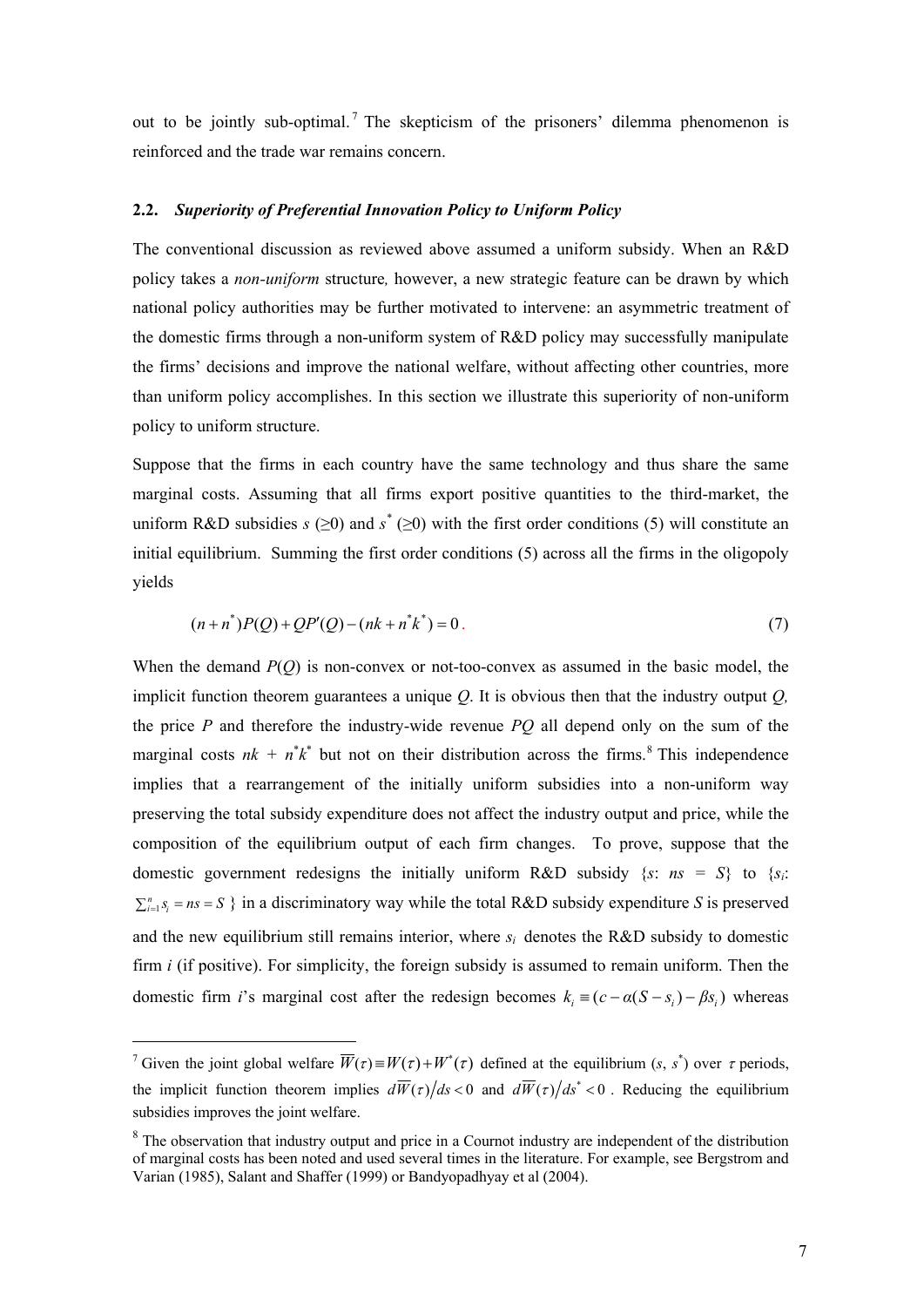foreign firms' marginal cost remains the same at *k \** . The first order conditions after the domestic subsidy redesign change to

$$
\pi_{x_i}^i = P(Q) + x_i P(Q) - k_i = 0, \quad \pi_{y_i}^* = P(Q) + y P'(Q) - k^* = 0.
$$
\n(8)

Since  $\{s_i\}$  is such that  $\sum_{i=1}^n s_i = ns \equiv S$  and the equilibrium is interior, the sum of marginal costs  $\sum_{i=1}^{n} k_i + \sum_{j=1}^{n^*} k^* = nc - ((n-1)\alpha + \beta)S + n^*k^*$  does not change. Then we have the following observation:

**Observation 1***:*  $\Delta P = \Delta Q = \Delta (PQ) = 0$ , where  $\Delta$  denotes the changes caused by the domestic *subsidy redesign*.

Now we will see how domestic firms rationalize upon their choices when the structure of the subsidy is modified. Denoting the initial outputs of the domestic and foreign firms by  $x$  and  $y$ , the following first order conditions need to be satisfied:

$$
P(Q) + (x + \Delta x_i)P'(Q) - (k + \Delta k_i) = 0, i = 1, 2, ..., n,
$$
\n(9)

$$
P(Q) + (y + \Delta y_j)P'(Q) - (k^* + \Delta k_j^*) = 0, j = 1, 2, ..., n^*.
$$
\n(10)

Since Q remains the same and  $\Delta k_j^* = 0$ , (8) implies that the above conditions (9) and (10) are reduced to

$$
\Delta x_i P'(Q) - \Delta k_i = 0
$$

Since  $P' < 0$ , it follows that  $\Delta x_i$  and  $\Delta k_i$  take the opposite sign from each other and the following observation is implied.

**Observation 2:** *The output of a firm experiencing a subsidy decrease will contract and the output of a firm experiencing a subsidy increase will expand while there will be no change in the output of a firm – either domestic or foreign - whose subsidy unchanged.* 

Now we are ready to discuss the main feature of the arguments.  $\Delta P = \Delta Q = \Delta y_i = 0$  implies that the foreign and the third countries are not affected, allowing us to focus on the domestic welfare only. Since it also implies that the domestic firms' aggregate revenue will not change, the industry-wide aggregate profit of the domestic firms will increase if and only if the domestic firms' aggregate cost of production decreases. This aggregate profit gain to the domestic firms therefore will improve the national welfare. In the discussions below, we highlight this new feature of '*aggregate profit creation*' of strategic non-uniform R&D policies, which comes through an asymmetric treatment of the domestic firms and its aggregate cost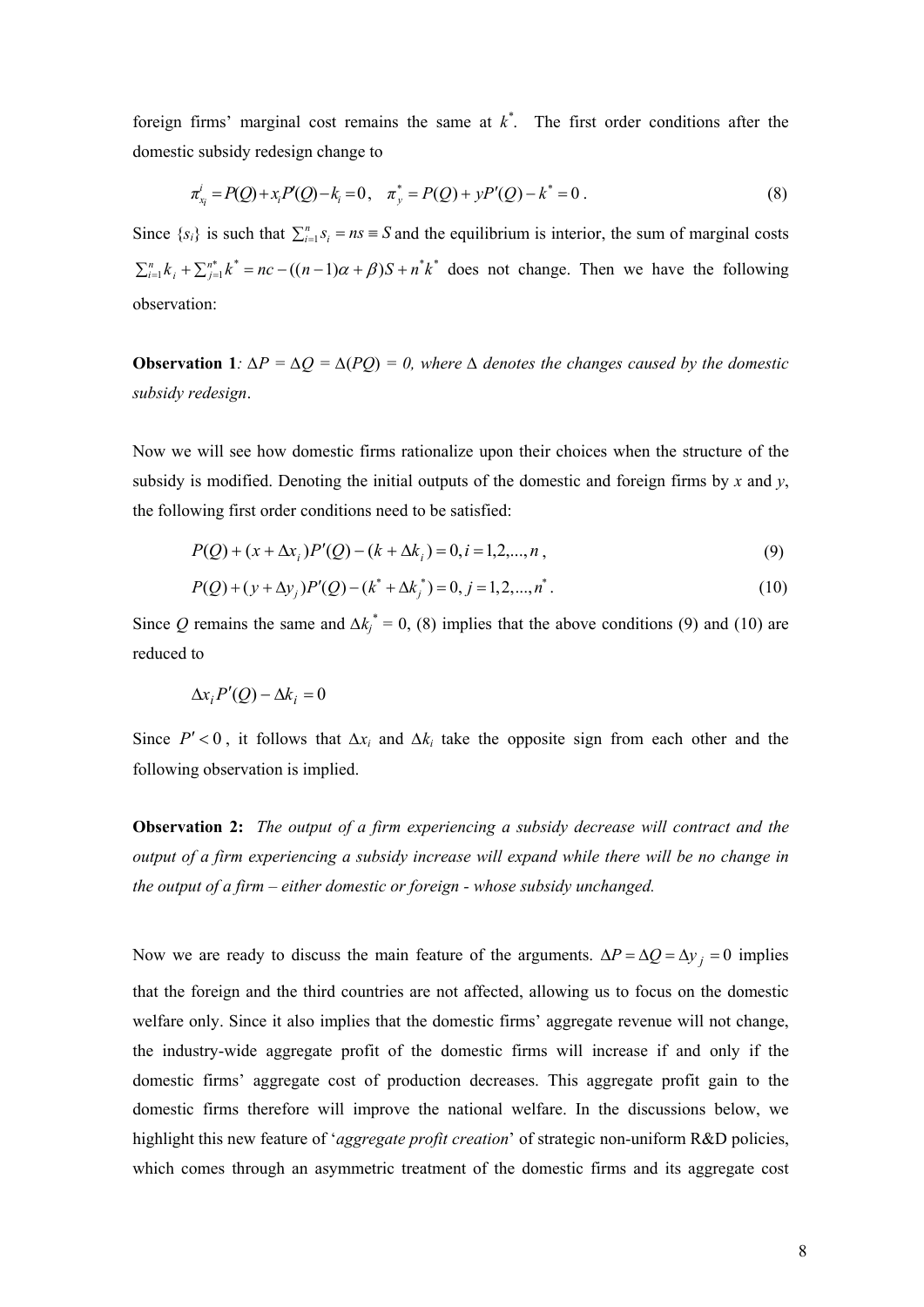saving effect. This cost saving effect will turn out to be greater as the subsidies are redesigned in a more discriminatory way.<sup>9</sup> From the first order conditions  $(8)$ , the equilibrium output of the domestic firm *i* is given by  $x_i = (k_i - P)/P'$  and the aggregate production cost for the domestic firms will be defined by

$$
\sum_{i=1}^{n} k_i x_i = \sum_{i=1}^{n} k_i \frac{k_i - P}{P'} = \frac{1}{P'} \sum_{i=1}^{n} k_i^2 - \frac{P}{P'} \sum_{i=1}^{n} k_i
$$
\n(11)

Using the standard variance identity for  $\{k_i\}$ , we can rewrite the above aggregate cost to

$$
\sum_{i=1}^{n} k_i x_i = \frac{1}{P'} \left( n \sigma_k^2 - \frac{\left( \sum_{i=1}^{n} k_i \right)^2}{n^2} \right) - \frac{P}{P'} \sum_{i=1}^{n} k_i , \qquad (12)
$$

where  $\sigma_k^2$  is the variance of  $\{k_i\}$ . Since  $P' \le 0$  and  $\sum_{i=1}^n k_i$  remains unchanged, the aggregate cost  $\sum_{i=1}^{n} k_i x_i$  decreases when the variance  $\sigma_k^2$  increases. Noting  $\sigma_k^2 = ((n-1)\alpha + \beta)^2 \sigma_s^2$  in which 2  $\sigma_s^2$  denotes the variance of  $\{s_i\}$ , we can conclude that the aggregate production cost of the domestic firms becomes lower as the variance of the subsidies becomes greater. Domestic aggregate profit increases accordingly and thus domestic welfare improves, which effects are greater as the domestic firms are treated more discriminatorily. The following corollary summarizes the discussion.

**Corollary 3:** *Suppose that the uniformly optimal R&D subsidy s prevailed and domestic*  government redesigns it in a non-uniform way so that  $\sum_{i=1}^{n} s_i = ns = S$  and the new Nash *equilibrium remains interior. Then, the domestic national welfare improves – more with a greater degree of non-uniformity of the subsidies – while the foreign and the third importing countries remain unaffected.*

The above discussions imply that a country may be attracted to heavily subsidize a few firms while accommodating the loss to the firms receiving lower subsidies through an appropriate national redistribution scheme. It is noteworthy here that the incentive for an unequal treatment of the domestic firms remains valid even when free trade was initially optimal and no ex-ante R&D policy was presumed. A detailed discussion is skipped but the necessary action will have to combine both R&D subsidies and taxes so that no new public expenditure is to be financed. The R&D expenditure and revenue can be cancelled out while the rationalizing behavior among the firms can create aggregate profits. Or subsidizing a few (or all) firms through a newly financed fund may be considered as well if the expected welfare gain is big enough to cancel

The intuition behind can be clearly highlighted when the initially-uniform subsidies are redesigned only across the two firms as illustrated in the Appendix.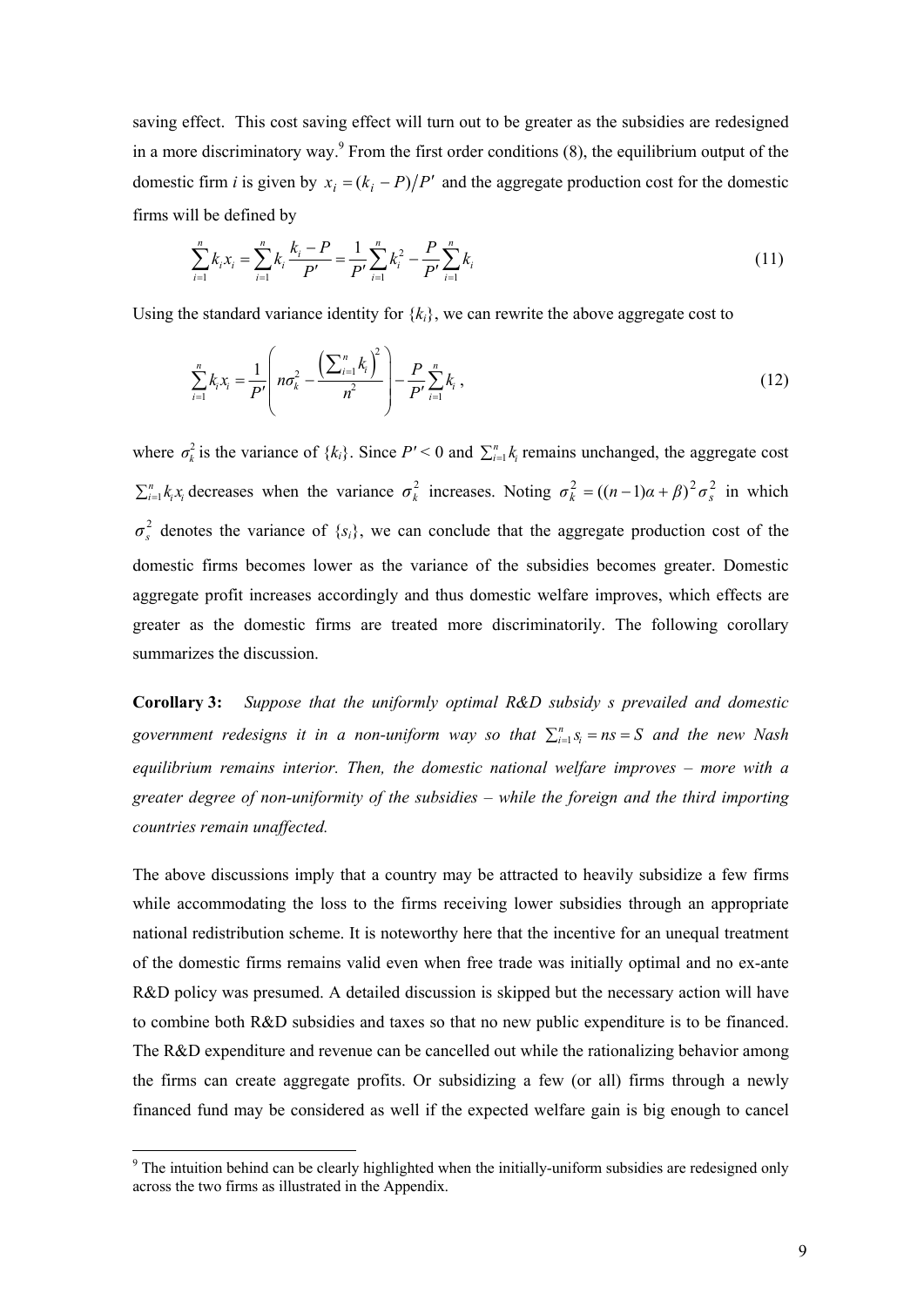out this subsidy expenditure. As an additional remark, the main argument can be extended in many directions including an explicit introduction of ex-ante private R&D investments as well as heterogeneous costs and non-Cournot competition modes, the details of which are discussed in the next section.

#### **3. PRACTICAL IMPLICATIONS OF BACKING WINNERS**

The analysis of section 2 shows that a non-uniform structure of R&D subsidies is superior to the usual uniform one. Whether the unilaterally optimal R&D policy was imposed or free trade prevailed as the initial state, it is asserted that a redesign of the initially-uniform R&D policy in a non-uniform way or a new imposition of non-uniform R&D policy leads the firms to rationalize their behavior in a way to create industry-wise profits. Since this welfare enhancement effect is strengthened as the degree of the non-uniformity of the firm-specific policy increases, this provides a country with an incentive to further strategically stimulate private sector decisions through an asymmetric system of the R&D policy.

The main question, however, is about the practical implementation. The theoretical model assumes that the initial marginal costs (*c*) and the cost-reducing parameters  $(\alpha, \beta)$  are the same for all firms. In case  $c$ ,  $\alpha$  and  $\beta$  are equal for each firm or sector, or when the government is unable to discriminate between firms or sectors with respect to these parameters, the policy of picking winners according to the analysis of the previous section boils down to throwing a dice to select the winners, who will obtain higher subsidies, whereas the others will lose. Obviously such policy is not feasible. First it will be legally not viable to select recipients of subsidies by a purely random selection mechanism. In reality, however, the parameters *c*, *α* and *β* will indeed differ amongst firms and sectors. In that case it seems reasonable to select those firms or sectors which have the lowest value of *c* and the highest values of  $\alpha$  and  $\beta$  so that subsidizing these firms or sectors is most efficient. Then, the next questions are: how does the government assess differences in *c*, *α* and *β* in selecting winners to be backed and how do the firms or sectors react when the government is uncertain about the true values of these parameters?

 From that perspective of practical policy implementation, the remainder of this section focuses on how to realize the benefits of the non-uniform policy prescription and it looks at what loopholes and caveats the policy prescription contains. The pros and cons of the discriminatory industrial policy naturally reflect the flip side of each other and a successful implementation would require one to sort out and highlight the key factors of the pro side and to pay extra caution to minimizing the con side. In that respect the discussion in the Netherlands on what innovation policy to conduct, with the innovation platform favoring a policy of backing winners, can act as reference case.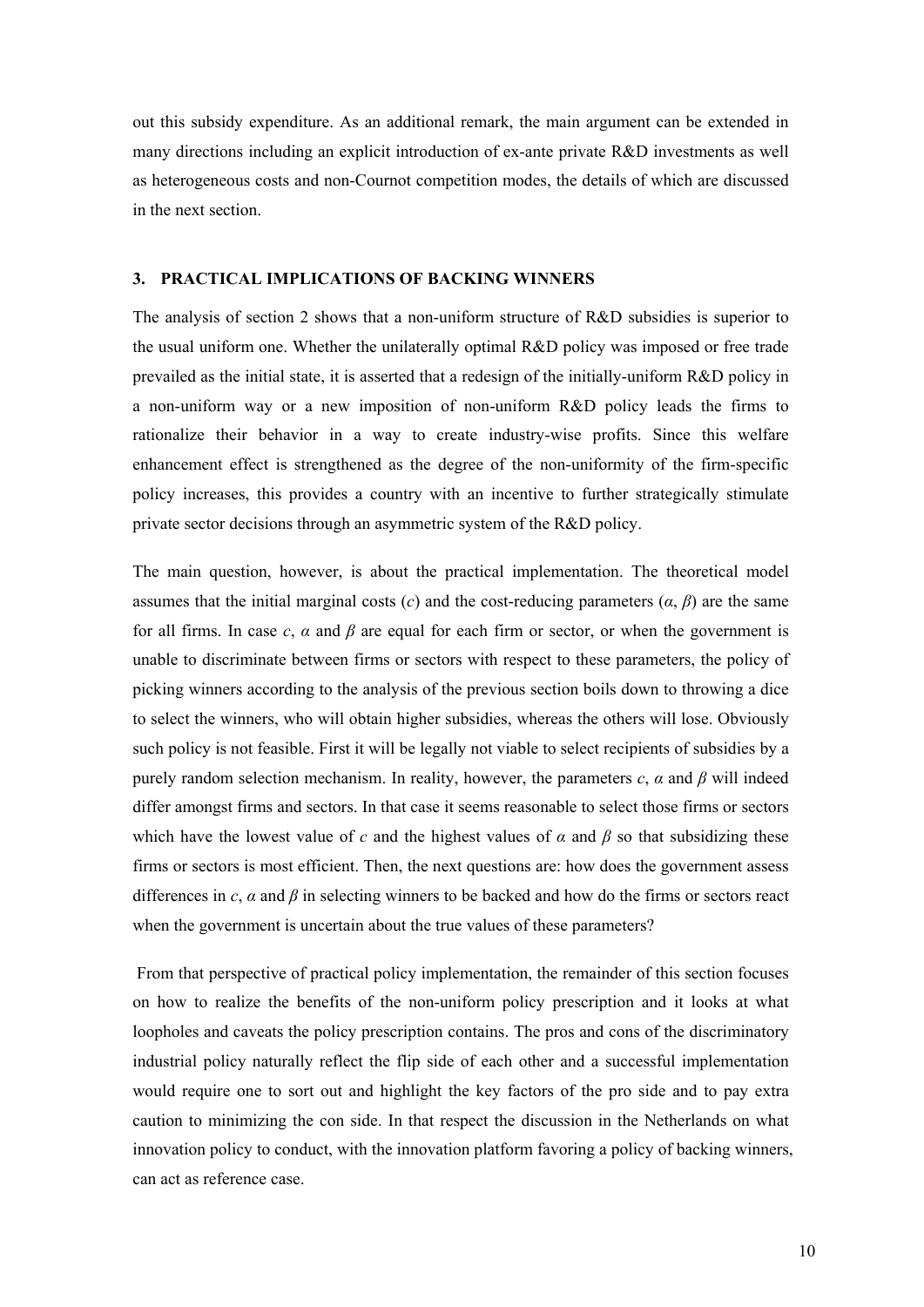# **3.1.** *Robustness and Benefits of 'Backing Winners' Idea*

This subsection builds upon the theoretical insights sketched in section 2 to provide a thinking box for an innovation policy authority on how to select winners and on how this policy authority can economize upon the benefits of such a policy. The robustness  $10$  of the nonuniform industrial policy is illustrated first in order to highlight the superiority of a preferential innovation policy to uniform ones, when some of the assumptions of section 2 are relaxed. Then we extend our discussion to the issues that a policy authority needs to pay attention to and to be cautious about.

#### **3.1.1.** *Robustness of the Basic Rationale*

The trade model described above emphasized the benefits of creating an ex-post difference in marginal productivities through an asymmetric R&D policy. If the initial conditions were identical, then a government can simply realize the aggregate profit creation effect by redesigning or introducing a new policy to treat the firms unequally. If the firms' productivities were different initially, however, the optimal form of R&D policy would have been asymmetric as has been well-documented in the literature (see, e.g., Neary, 1994; Leahy and Montana, 1998; Kujal and Ruiz, 2007). Also, it has been pointed out that the optimal form of the policy is sensitive to the way firms interact. In addition, when the private R&D investments are allowed, an asymmetric policy may affect the R&D cost, possibly counteracting the welfare gain. The basic rationale of the aggregate profit creation sketched in section 2 however can be shown to be robust to the above three concerns.

# *(i) Heterogeneous Costs*

-

When the firms are of different efficiency ex-ante, the optimal subsidy will be naturally asymmetric from the beginning, favoring the more efficient firms.<sup>11</sup> Suppose that the firms' marginal costs are asymmetric and denoted by  $c_i$  and  $c_j^*$  and thus the initially optimal R&D subsidy  $\{s_i\}$  and  $\{s_j^*\}$  are also asymmetric. We now consider a redesigned domestic – only domestic for simplicity – subsidy  $\{\tilde{S}_i\}$  for which  $\sum_{i=1}^n \tilde{S}_i = \sum_{i=1}^n s_i = S$  and the resulting new Nash equilibrium remains interior. Since the sum of the marginal costs  $k_i \equiv c_i - \alpha (S - \tilde{s}_i) - \beta \tilde{s}_i$  and

<sup>&</sup>lt;sup>10</sup> Only the asymmetric cost case and various competition conjectures are reviewed in this report. See Jo (2009a) for the robustness to the other extensions such as various returns to scale in technology and 'international' spillover of an R&D activity etc.

 $11$  It can be shown that the more efficient firm should be given a greater subsidy, which contrasts with the conventional 'infant protection argument' which favors a policy to help those firms or industries who are lacking in competitiveness.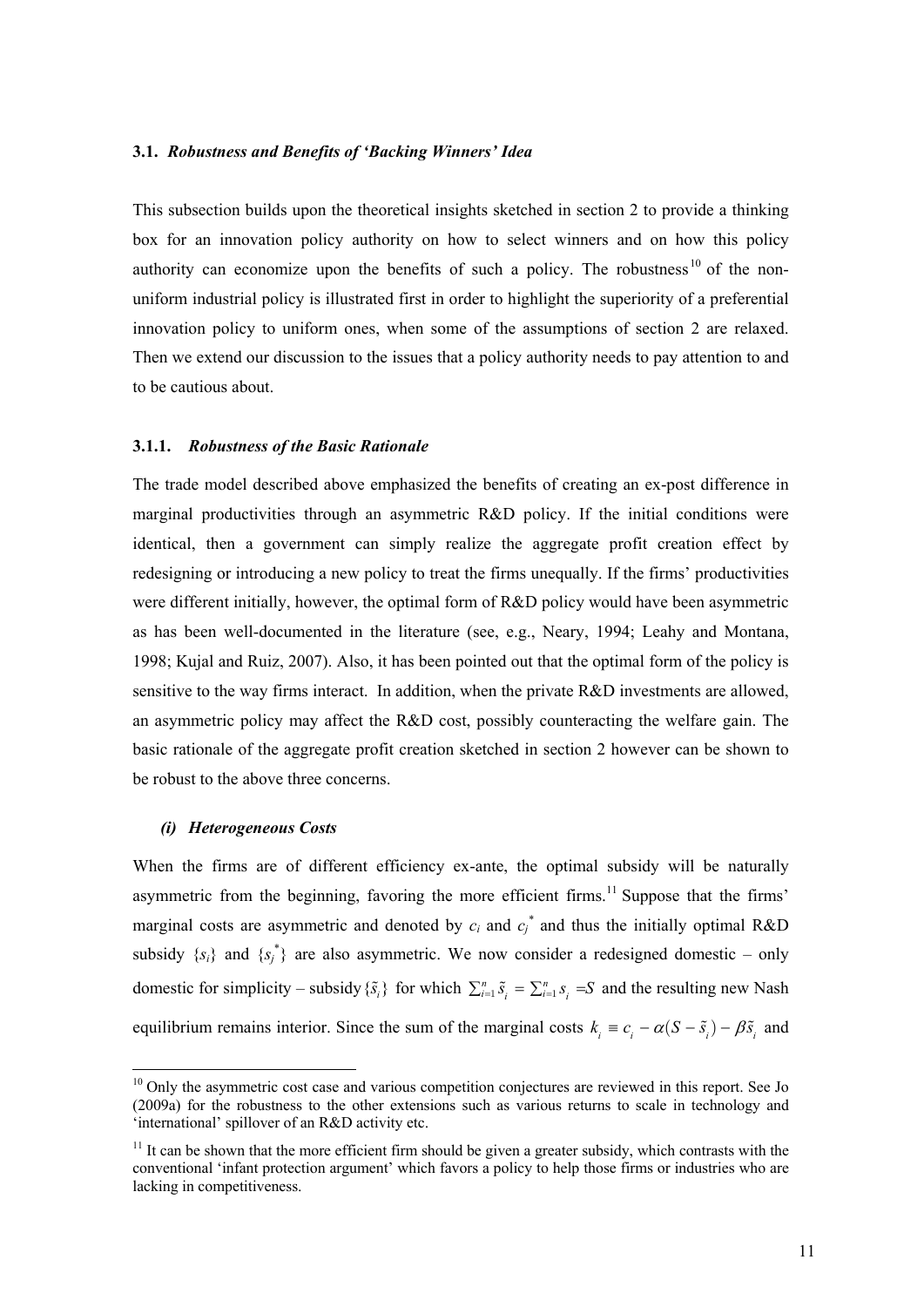$k_j^* = c_j^* - \alpha^* (S^* - s_j^*) - \beta^* s_j^*$  is preserved after the subsidy redesign, corollary 3 applies again and the aggregate profit creation effect is assured. The intuitive proof for an illustrative case that subsidies are rearranged at two firms is provided in the appendix. As to be mentioned below, the existing finding that the initially optimal policy is naturally asymmetric and the new finding from section 2 that an additional gain can be created by further increasing the degree of non-uniformity of the policy reinforce each other to shed a light on the main policy argument of this paper – back the winners rather than encourage the losers.

#### *(ii) Various Competition Modes*

-

Although different characterizations of oligopolistic behavior would give rise to different policy suggestions (Eaton and Grossman (1986)), it can be shown that the aggregate profit creation argument as discussed above remains valid regardless of the specific form of the initial policy. It can be illustrated using the conjectural variation parameters – developed by Bowley (1924) – following the convention in the literature. A firm's conjectural variation is defined as the output response by the other firms in the industry that it conjectures would co-vary with its own output change. Assuming that all firms have symmetric conjectures, a firm's conjectural variation is defined by *v* such that  $dQ/dx_i = dQ/dy_i = 1 + v$ . We can ignore the case of  $v < -1$ since it implies a pricing below marginal cost. And since the equilibrium was assumed to be interior, the case of  $v = -1$  can be excluded, in which case only the most efficient firm would export. Therefore we can only consider  $v > -1$ .<sup>12</sup> Now let's consider a domestic redesign of the initially uniform R&D subsidy  $\{s\}$  to non-uniform subsidies  $\{s_i\}$  in a way that the total subsidy expenditure does not change i.e.  $\sum_{i=1}^{n} s_i = S$ . Then the profit maximization conditions (5) after the subsidy redesign are modified as follows:

$$
\pi_{x_i}^i = P(Q) + x_i P'(Q)(1+v) - k_i = 0 \; ; \; \pi_y^* = P(Q) + y P'(Q)(1+v) - k^* = 0 \; , \tag{13}
$$

where  $k_i \equiv c - \alpha(S - s_i) - \beta s_i$  and  $k^* = c^* - ((n^* - 1)\alpha^* + \beta^*)s^*$ . The sum of these net marginal costs  $\sum_{i=1}^{n} k_i + \sum_{j=1}^{n*} k^*$  remains unchanged and corollary 3 applies. Substituting  $x_i = (k_i - P)/P'(1 + v)$  from (13) and using the variance identity for  ${k_i}$ , the domestic aggregate cost is expressed as follows:

$$
\sum_{i=1}^{n} k_i x_i = \frac{1}{P'(1+\nu)} \left( n \sigma_k^2 - \frac{\left(\sum_{i=1}^{n} k_i\right)^2}{n^2} \right) - \frac{P}{P'(1+\nu)} \sum_{i=1}^{n} k_i
$$
\n(14)

<sup>&</sup>lt;sup>12</sup> As special cases,  $v = 0$  would correspond to the Cournot case,  $v > 0$  represents the conjectures about more aggressive behavior than Cournot, and  $v = n+n<sup>*</sup>-1$  to the collusive case. Note that there would be no aggregate profit creation effect under homogeneous product Bertrand case of  $v = -1$ .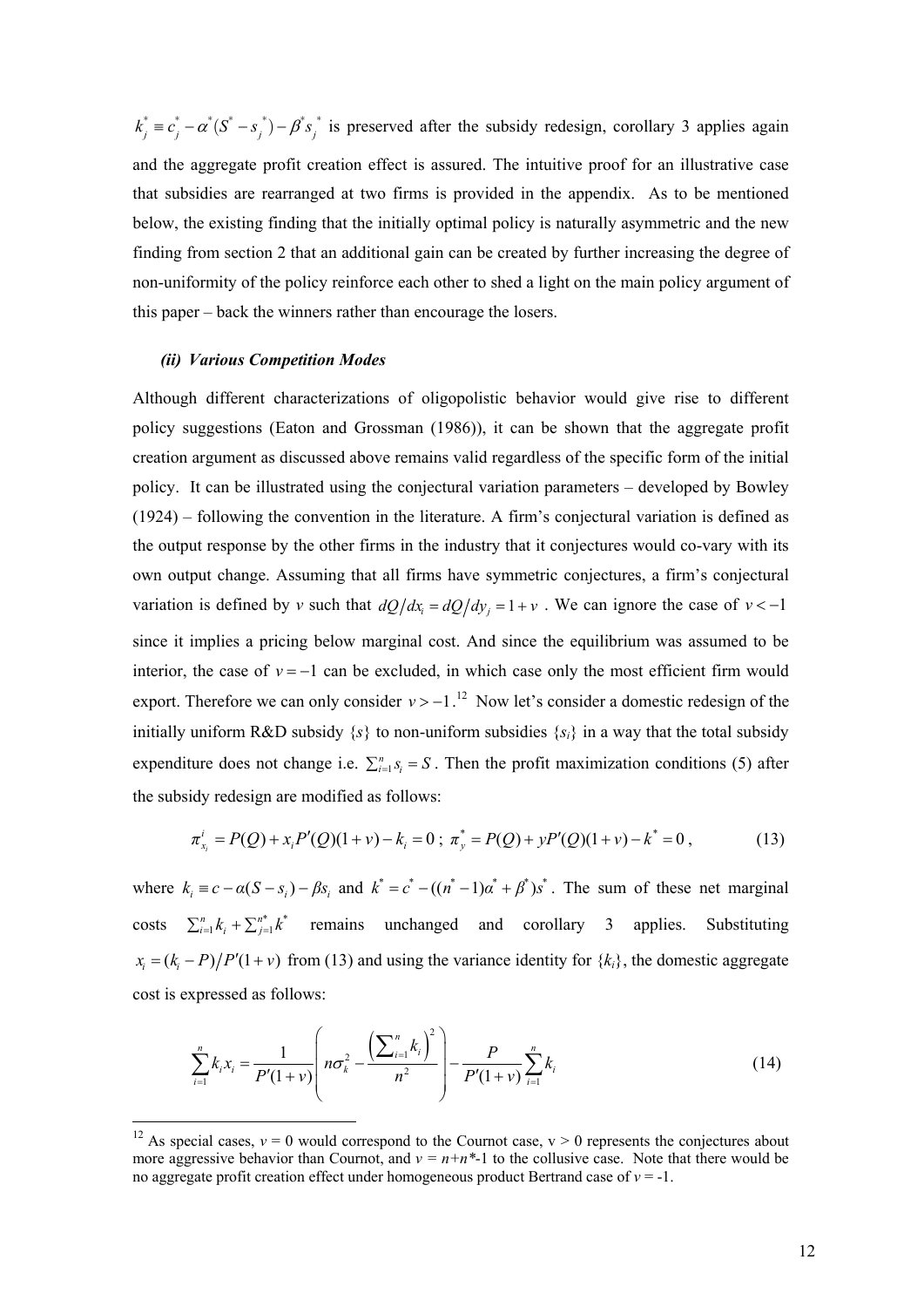Since  $P' > 0$  and  $v > -1$ , the above aggregate cost decreases when the variance  $\sigma_k^2$  increases and the aggregate profit creation effect is assured for a wide range of conjectural variations parameters. In the special case of  $y = -1$ , the resulting equilibrium will involve corner solutions and only the most efficient firm is subsidized. In all the other cases in which the equilibrium remains interior, the aggregate profit creation effect holds true.

#### *(iii)Three-stage game with private R&D investments explicitly introduced*

The welfare-enhancing effect of the preferential innovation policy in the above has been explored through the cost-saving effects of the R&D process initiated by government. This assumption on the strategic benefits of R&D policy is made in order to avoid unnecessary complexity. However, the arguments can be extended to the practical case in which private R&D investments are explicitly introduced as well. This new three-stage game proceeds as follows: R&D policy is imposed in the first stage and firms make R&D investment decisions in the second stage and then output decisions in the third stage. Then given the uniform R&D subsidies  $(s, s^*)$  and the R&D investments  $(r, r^*)^{13}$  by firms, domestic and foreign profits are defined by

$$
\pi(x, y; r, r^*, s, s^*) = P(Q)x - kx - r; \ \pi^*(x, y; r, r^*, s, s^*) = P(Q)y - k^*y - r^*,
$$
 (17)

with  $k = c - ((n-1)\alpha + \beta)(s+r)$  and  $k^* = c^* - ((n^* - 1)\alpha^* + \beta^*)(s^* + r^*)$ . Suppose that the domestic government reforms the uniform initial policy to a non-uniform policy  $\{s_i\}$  such that  $\sum_{i=1}^{n} s_i = ns = S$ . This asymmetric policy would lead the domestic firms to alter their R&D investments to  $\{r_i\}$  and the marginal costs after the new policy would be given by  $k_i = c - \alpha (S - s_i + \sum_{l=1}^n r_l - r_i) - \beta (s_i + r_i)$  and  $k_j^* = k^*$ . Then it can be shown that a non-uniform alternative of the initial uniform subsidy with the sum of marginal costs  $\sum_{i=1}^{n} k_i + \sum_{j=1}^{n} k_j^*$ remaining unchanged exists when the firms adjust their R&D investments. Then corollary 3 applies: the total industry production cost decreases while industry revenue does not change and aggregate profit and domestic welfare improve. Note that the R&D investments and the R&D costs are not treated separately here. However in many cases private R&D costs may be affected as the initially uniform R&D subsidies are redesigned in an asymmetric way. If overall private R&D costs do decrease, then the aggregate profit creation effect of non-uniform policy is further reinforced; however, if total private  $R&D$  cost increases, the aggregate profit gain would have to be weighed against the additional R&D cost incurred by the discriminatory R&D

<u>.</u>

<sup>13</sup> d'Aspermont and Jacquemin (1988) show that, in the absence of research joint venture and government intervention, R&D investments at the first stage would be symmetric.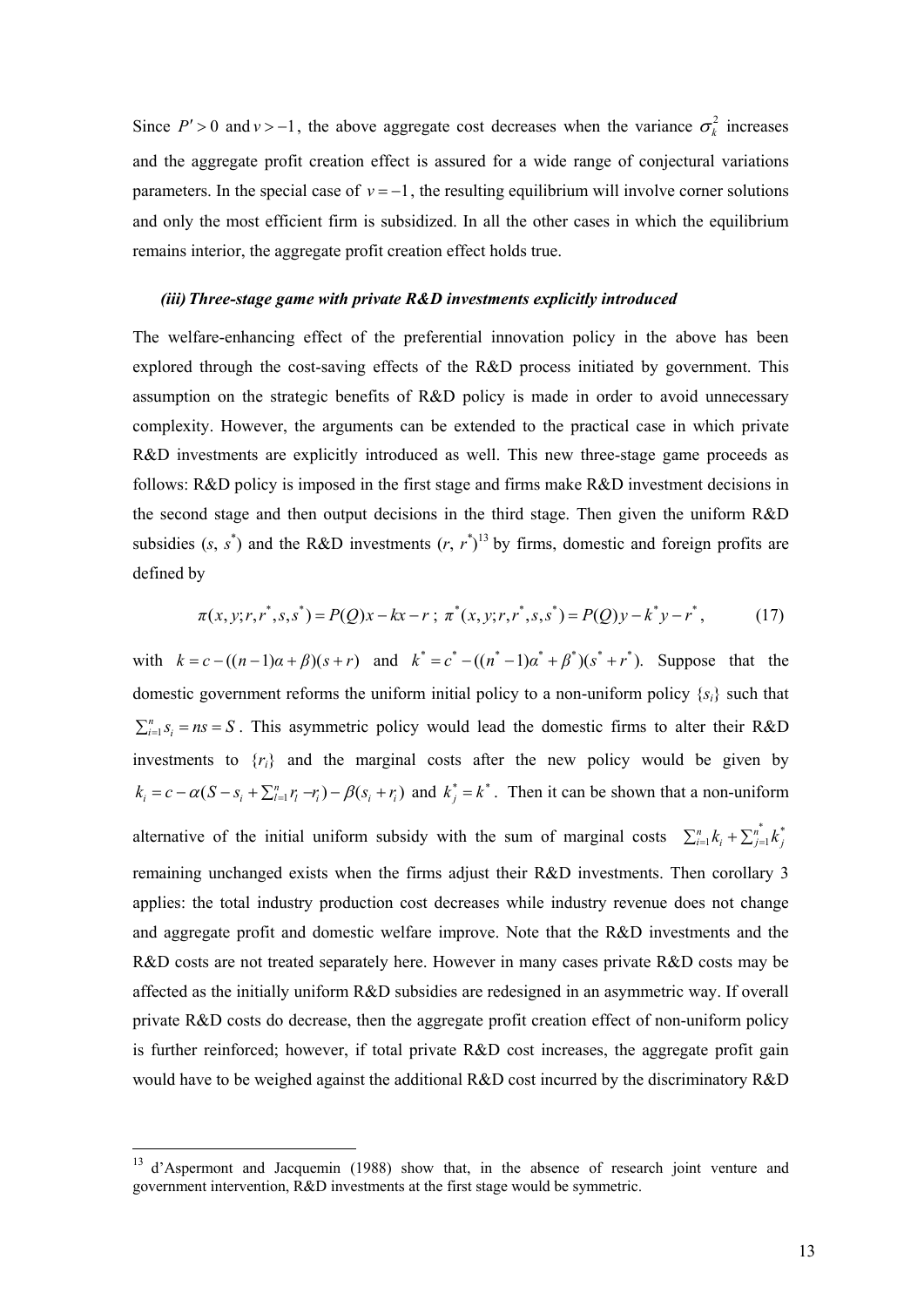policy redesign. The proof for the illustrative case in which the policy redesign is aimed only at two firms is sketched in the appendix.

#### **3.1.2.** *Implications for Backing Winners*

The unilaterally optimal subsidy in the conventional sense brings national benefits at the expense of trading rivals and thus the retaliation possibility seriously limits the practical applicability. A unilateral deletion of an on-going subsidy does not serve a national incentive. And a mutual reduction or deletion sounds ideal but is not self-enforcing due to its prisoners' dilemma property or, even if agreeable, the operational or transaction cost involved – both visible and invisible – may amount to a non-negligible level. As such, a trade-intervention, once made, has a tendency of lasting for long. One way or another, an on-going policy can be justified and then, the theoretical model shows, a non-uniform form outperforms a uniform structure. If the trade policy authority failed to realize it and the current subsidy were nondiscriminatory, then the discussion of the previous section applies and the profit creation through an asymmetric policy can be sought for. A fairness argument for uniform subsidies might be raised but it should not necessarily be favored. Rather, a subsidy redesign had better be made in a way that helps those firms which are already cost-competitive. That is, *backing the winners* has to be the more relevant slogan innovation policy should stick to rather than protecting the laggards. A policy of 'helping loosers' has, by the way, been abolished by the Dutch government after a parliamentary enquiry in 1983/84 which revealed the failure of such industrial policy in the late 1960's (so called RSV-enquiry). However, unfortunately it again gained some momentum during the credit crisis in 2009, when worldwide protectionist policy measures in order to help domestic industries urged Dutch firms hit by the crisis to lobby for government support as well. In addition to the aggregate profit creation incentive, the idea of backing winners is further strengthened when the policy implementation process involves a mechanism through which the firms put extra efforts to improve upon their initial productivity to be eligible for beneficial policies. This may have been the intention of the Dutch innovation platform when it organized a beauty-contest-like process in order to select the winners to be backed, and be named as key innovative sectors. This point is discussed in a greater detail in later subsections.

# **3.1.3.** *Degree of Industrial Competition and Backing Potential Winners*

As a caveat of the basic model in section 2, the argument of the model does not limit the degree of asymmetry in the way the firms are treated. In an extreme case the policy may try and create a national champion so that some firms are forced to exit as the degree of unequal treatment increases further. The market may become more concentrated and the fundamental prerequisite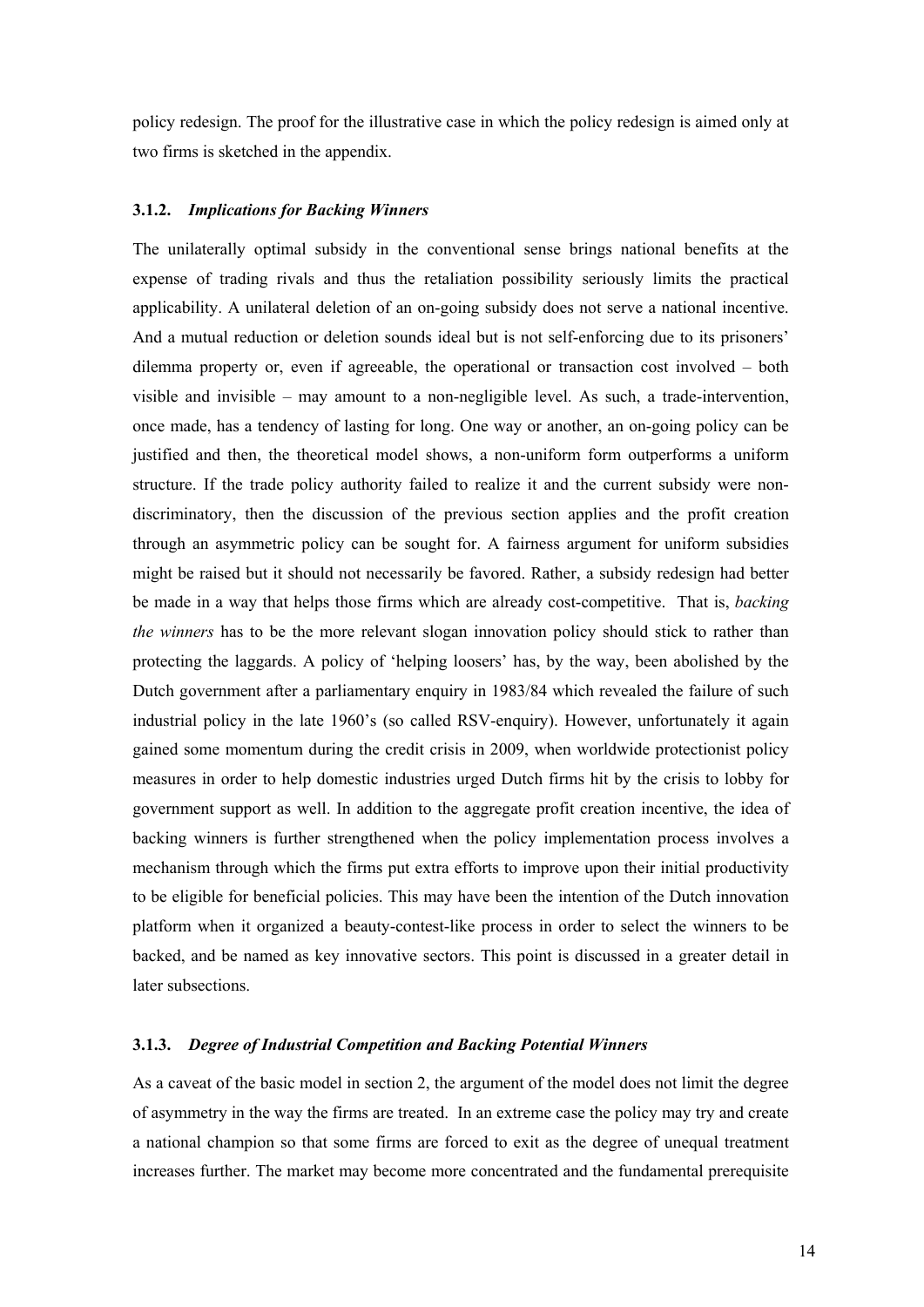conditions for aggregate profit creation may be distorted. Not only the initially assumed uniform policy may be ungrounded but the strengthened market power of the exporting firms may also bring a detrimental effect to the trading partners, particularly the importing country, which may induce trading partners to impose a countervailing policy. It is also true that optimal form of the initial policy even before the preferential rearrangement of it may be sensitive to the relative size of the domestic and foreign firms. Too many domestic firms may induce over-competition among the domestic firms, jeopardizing the potential welfare benefits from a subsidy, and too few firms may case anti-competitive market distortions. As such, the policy authority should make sure that the right degree of competition in the industry should be maintained and in this regard lifting entry and exit barriers is important. The dynamic benefits of the preferential innovation policy as contrasted to a uniform structure therefore hinge upon the idea of backing potential winners as well as the existing winners. In other words, the policy should be keen on also 'backing challengers', as advocated by Jacobs and Theeuwes (2005).

# **3.2.** *Economizing upon the Cost-Saving Effects (α, β) of an Innovation Policy and Importance of Commitment*

The basic rationale in section 2 relies on the following three key features: the ability of a policy authority to commit to a policy, the effectiveness of R&D in reducing own costs and the extent of spill-over effects. First, the commitment by government toward a particular policy and the detailed follow-ups of it constitutes an important part in the multi-stage game models. As a non-credible promise or threat does not constrain the choice of the other players of the game, the policy authority needs to commit to the policy to ensure the desired rationalization behavior by the firms. Therefore, the government policy which precedes the firms' decisions should be tangible and official so that it effectively constrains the firms' behavior. In view of the potential opportunistic behavior by the firms to be discussed in the following sub-sections, it is also important for the policy authority to commit to the follow-up programs if necessary.

The case of heterogeneous marginal costs discussed earlier already shows how the policy of backing winners can be designed when the initial marginal costs (*c*) vary across firms or sectors. In reality, however, the spill-over cost-improving effect  $(\alpha)$  and the own cost-reducing effect (*β*) of an R&D policy would also vary depending on to whom the subsidy is given. An asymmetric structure of  $\alpha$  and  $\beta$  would be a norm rather than an exception, which case can be illustrated by the following marginal cost to firm *i* after the R&D policy:

$$
k_i = c_i - \sum_{j=1, j \neq i}^{n} \alpha_{ij} s_j - \beta_i s_i
$$
 (15)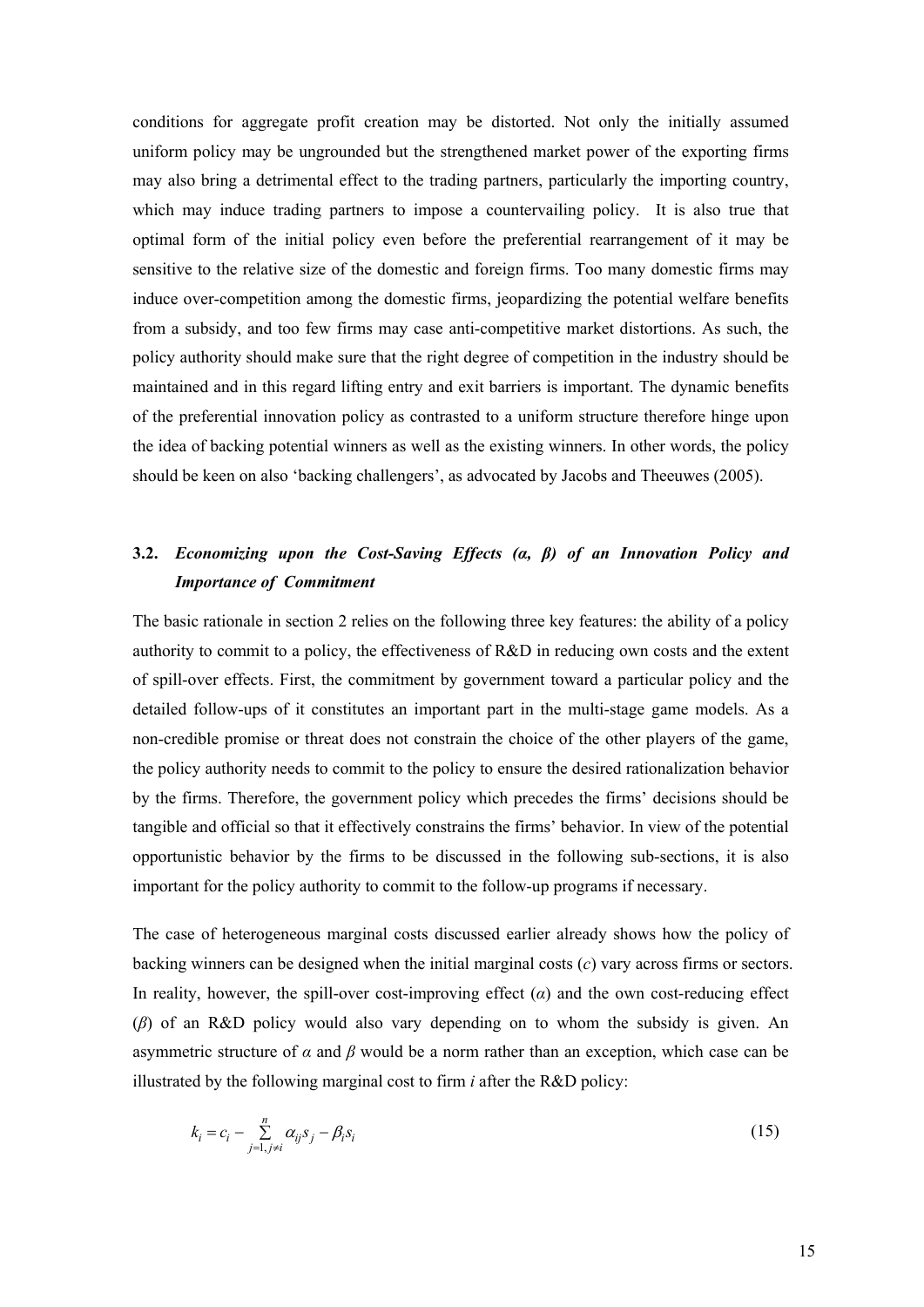A higher  $\alpha_{ij}$  means a higher spillover effect and a higher  $\beta_i$  implies that a subsidy also improves the subsidy- recipient's cost in a greater degree. And in the aggregate production cost (12), it becomes obvious that the policy authority can further materialize the welfare-enhancing effect by distributing the subsidies in a way that the firms with a higher *β* receive higher subsidies and those with lower *β* receive lower subsidies. By the same token, the firms that create a higher spill-over effect in terms of improving other firms' efficiency are to be preferentially treated. The latter also implies that an industry which overall shows a higher spill-over is to be given a priority as well if selecting industries were the issue. The ideal selection of the beneficiary to be backed by the innovation policies therefore could begin by looking at the sizes of *α* and *β* for the firms across the industries to select the right industries first and then apply a non-uniform structure of subsidies to the firms in those industries, again in accordance with the sizes of the parameters.

# **3.3.** *Mechanism Design for an Efficient Monitoring*

The criteria to back the right winners are rather straightforward as summarized above. The more challenging issue is developing an information-gathering mechanism to sort out the firms based on their productivities (*c*), self-cost-saving effects (*β*) and spill-over effects (*α*). The government needs to utilize the existing data to derive detailed intuitions about these parameters before and after R&D subsidies were imposed. And for a sustainable effect of welfare improvement, it is important to design and operate the mechanism through which the preferential selection of the firms be made in an efficient way. A well-designed mechanism may bring about an additional benefit to the economy by inducing the firms to take extra efforts to improve upon their pre-policy efficiency to be eligible for the subsidy rewards. On the other hand, the risk of rent-seeking behavior is present when the government's discriminatory policy is designed upon the observed performances of the firms. Therefore a successful implementation of the policy has to be one through which all the agents get to internalize the costs and benefits within their own behavioral incentive system. Below we non-technically address such issues related with the informational details and the behavioral incentives of the firms. Transaction cost issues arising from the opportunistic behavior concern are also discussed.

# **3.3.1.** *Incomplete Information*

One of the major skepticisms against an interventionism is that it presumes good information of industry details – cost, demand, the mode of competition etc. – on the part of policy maker. Policy authority, however, is only limitedly informed. The first natural observation is that firms would behave opportunistically in order to influence their entitlement to policy benefits. This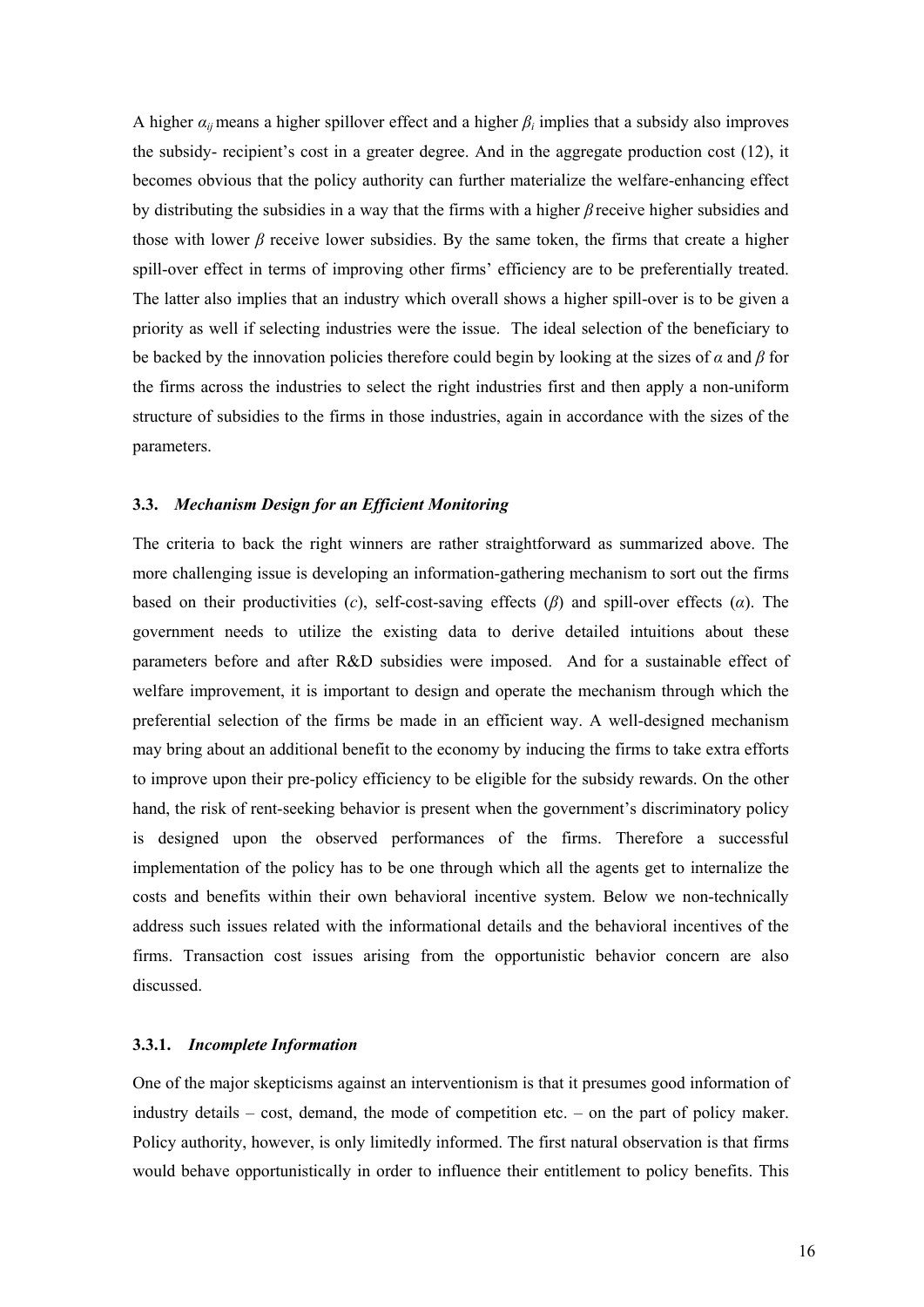would particularly matter when the private R&D investments exist as illustrated in section 3.1.1. Over-investment can be a consequence. In such an incomplete information situation, a government may invent a policy menu combining a reward and a penalty through which the firms are motivated to reveal their true types so that the government can reflect on the actions taken by the firms to come up with the appropriate form of discriminatory policy (separating equilibrium). In that the uniform policy would be the alternative if the screening effort fails and the ex-ante private information were not revealed (pooling equilibrium), well-designed mechanism would be inevitable for a successful realization of the best welfare outcome. On the contrary, a separating equilibrium is not always a better option than a pooling equilibrium due to the transaction costs that may arise for the former equilibrium. In this regard, a policy maker should pay extra attention to the details of the incomplete information when designing an innovation policy.

# **3.3.2.** *An Additional Benefit of Inducing Efficiency Improving Efforts*

When the innovation policy is to be imposed in a discriminatory way based on the pre-policy efficiency level of the firms, the firms would take it as an incentive scheme and would try to enhance their productivity even before the subsidy assignment to the firms. A virtuous cycle of high productivity-high subsidy-high productivity will further separate the good firms from the bad firms, and the preferential subsidy mechanism can set a binding platform for this selfselecting process. This additional efficiency-gaining effect is distinguished from the usual screening mechanism which is often useful under an asymmetric information situation. The latter solely aims to separate the good firms from the bad firms while the proposed R&D policy implementation mechanism would drive even the less efficient firms to put in their efforts not to further stay behind. That is, not only the separating equilibrium but also the pooling equilibrium may bring a welfare gain from the national perspective. To compensate those firms who improved in efficiency yet ended up receiving lower subsidies due to its lower-thanaverage productivity improvement, the government may introduce an additional subsidy if available.

# **3.3.3.** *Concern of Rent-Seeking Behavior and Other Transaction Costs*

However, when selecting the right firms is the central focus of the mechanism, the firms' efforts to receive a high subsidy may lead the firms to behave to the selection mechanism only. The so-called rent-seeking behavior may prevail before the actual subsidy assignment. This rent-seeking incentive typically leads to the prisoners' dilemma situation, in which all firms tend to behave only to be picked for a higher subsidy but with no practical contribution toward the meaningful efficiency improvement, yielding the socially undesirable outcome. This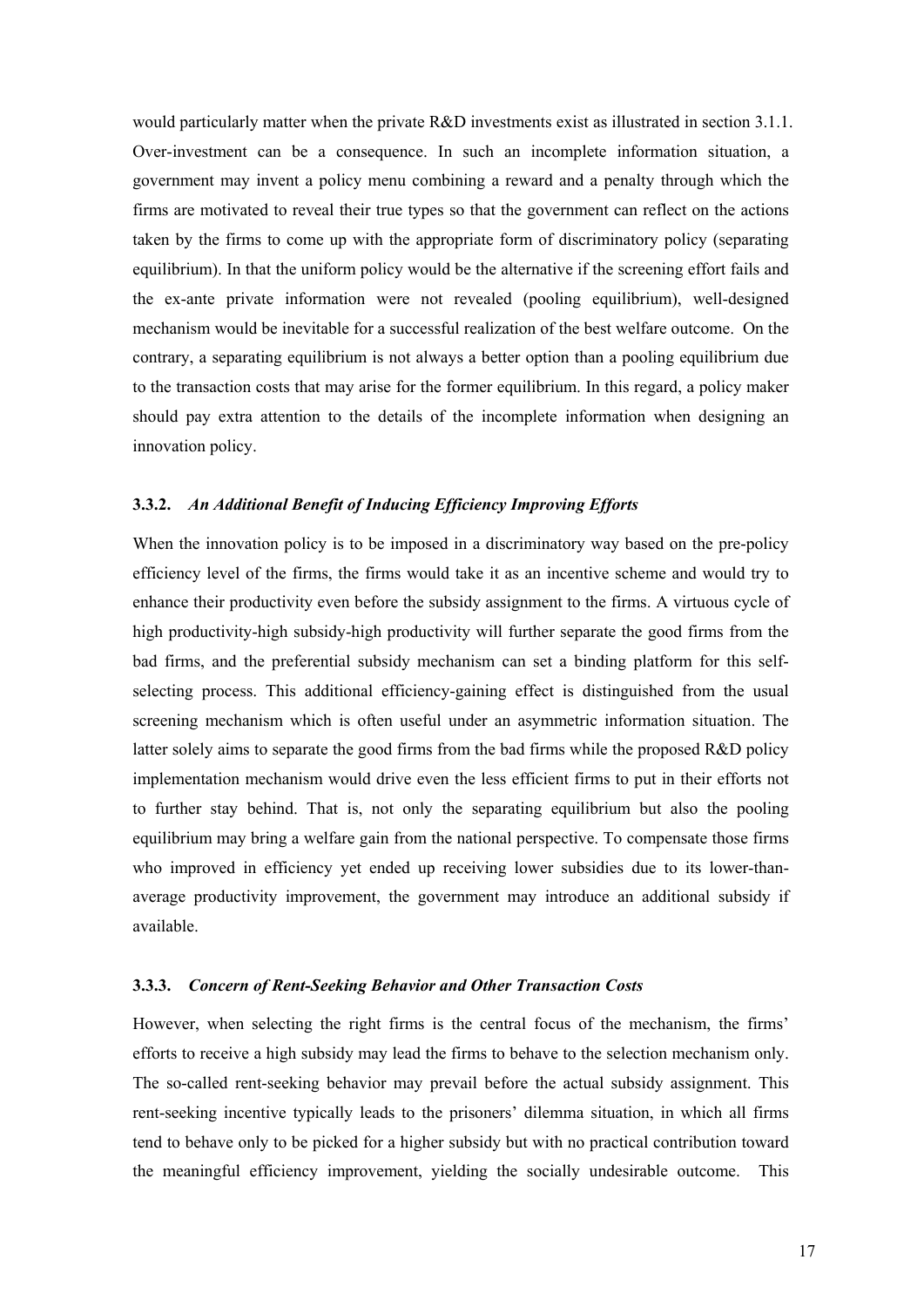phenomenon can be clearly captured by designing a game in which the order of movements between the firms and government is reversed (see e.g. Gruenspecht (1988)). If the government assigns subsidies *after* firms take an action to signal their types in terms of their productivities, all the firms would have an incentive to over-invest for a lower cost to be eligible for a more beneficial subsidy. The subsidy assignment mechanism can help to mitigate such an incentive if the mechanism contains the self-adjusting system in which those who received a higher subsidy yet did not show a meaningful performance in productivity gain ex-post should be further penalized later through a lower subsidy. The plausibility of an effective incentive mechanism for the genuine cost-reducing efforts prior to the subsidy assignment can be seen through the framework of the repeated games in game theory. Firms would select to play opportunistically when the game is played only once or just a few finite times. But when the firms are conscious of the through monitoring mechanism in which the policy authority regularly updates the details, they will necessarily weigh the potential gains and losses from such an opportunistic behavior. In this regard, a deliberately designed follow-up program of the industrial policy is needed to manipulate the subsidy recipients to behave toward the socially desirable outcome. The productivity gaining efforts by a firm to be eligible for a higher subsidy could be exercised through a visible investment in new technology or penetrating into a new market for a higher scale economy realization. Or firms might seek an efficiency gain through non-tangible resources which had been available yet not utilized. All kinds like operational, technical and managerial resources might have not been optimally exercised and the R&D policy mechanism would induce the firms to reach their optimal utilization for all possible business areas. These all contribute toward reducing the transaction costs, which need to be counted as the positive feature of the mechanism. The transaction costs can be saved on the policy authority side as well throughout the whole channels of sorting out the recipients – assigning subsidies – and monitoring the outcome for the next rounds of subsidy imposition.

# **4. MISCELLANEOUS INNUSES**

#### **4.1.** *R&D Joint Venture versus Adversarial Approach*

As another meaningful intuition, the relative size of  $\alpha$  and  $\beta$  in (15) can shed a light on the debate about which policy between  $R&D$  joint venture – i.e. cooperation among the firms – and adversarial approach is to be adopted (see e.g., Neary and O'Sullvan (1999)). One concern about the adversarial approach is that it provides a firm an incentive to over-invest or underinvest. The former case matters if the spill-over effect is negligible and thus a firm has an incentive to more-than-optimally invest to give itself a strategic advantage against its rivals in subsequent product-market competition. And the latter case becomes real if the spill-over effect is substantial but is not fully internalized in the private decision process. As such, encouraging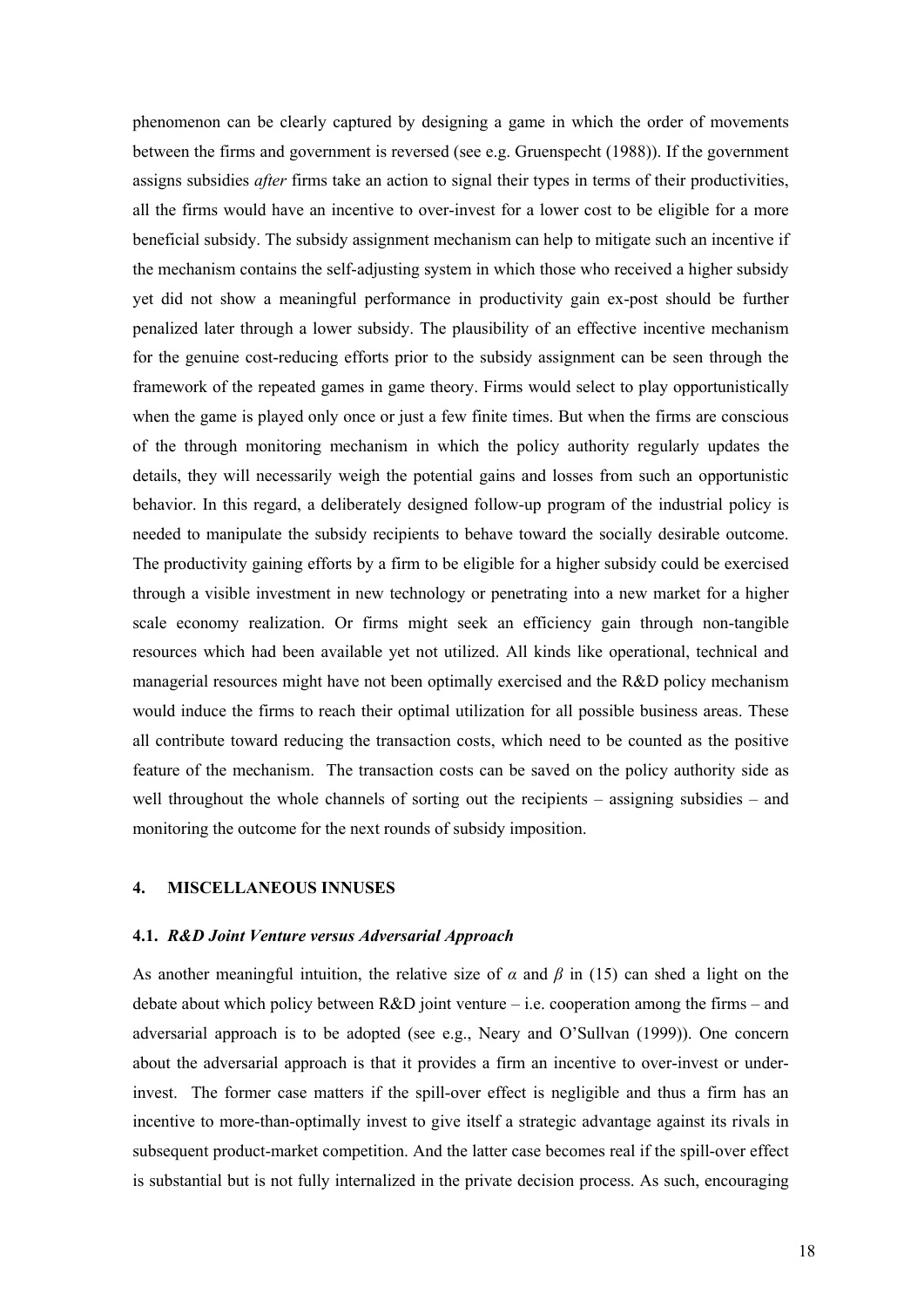an R&D joint venture could be an alternative option. Given the two-faced potential suboptimality of an outcome when adversarial approach was adopted, we can at least suggest a rule-of-thumb criterion on the matter: when the spill-over effects  $(a_{ii})$  dominate the own-cost reducing effect  $(\beta_i)$ , an R&D joint venture had better be encouraged through which the costreducing effect of an R&D policy will be maximized although the aggregate profit creation may not be obtainable. Otherwise, an adversarial policy through an asymmetric treatment of individual firms should be given a priority. It is noteworthy that the innovation platform, in its beauty contest to select the key innovative sectors in the Netherlands, very much favored those sectors where firms appeared to be able to present themselves jointly in the beauty contest. The implicit intuition of the innovation platform behind this design of the contest may be the desire to enhance future spill-over effects in addition to finding out in which sectors there already were joint R&D ventures.

# **4.2.** *Corrective Objective versus Strategic Objective*

While the main part of our analysis focuses on the strategic objective of an industrial policy, a policy authority may also have a distortion-corrective objective in mind. In particular, in connection with the R&D activity by the private firms that are to be influenced by an R&D policy, the possible sub-optimality of the private firm level investment as discussed previously, might induce a government to try to catch both rabbits. Therefore, it has to be understood that the optimal form of the industrial policy – subsidy or tax – depends on which incentive outweighs. From a corrective policy perspective, a tax would have to be imposed if the spillover effect of an R&D subsidy causes an over-investment for a firm and a subsidy would be optimal if an under-investment is caused. Yet the optimal form of policy from a strategic perspective depends on the other factors such as consumer demand and the completion mode among the firms. If both motives reinforce each other, it is not a concern. However, if the two motives are counteractive, the relative importance of the two objects has to be well weighed before a preferential redesign of the policy is introduced.

# **4.3.** *A Political Economic Concern: Redistribution Scheme*

From the usual perspective of positive economics, when there are winners and losers with the winners' gain larger than the losers' loss, an appropriate domestic redistribution scheme is necessary to ensure all participants gain. However, in light of the specific purpose of innovation policy, such as is the objective of e.g. the Dutch innovation platform, one may even leave the outcome as it is. In that way it can be utilized as an incentive scheme per se for the firms to improve their technology and cost conditions to further guarantee a higher subsidy. In a good scenario, the incentive scheme will lead all the firms in the industry to reach a higher efficiency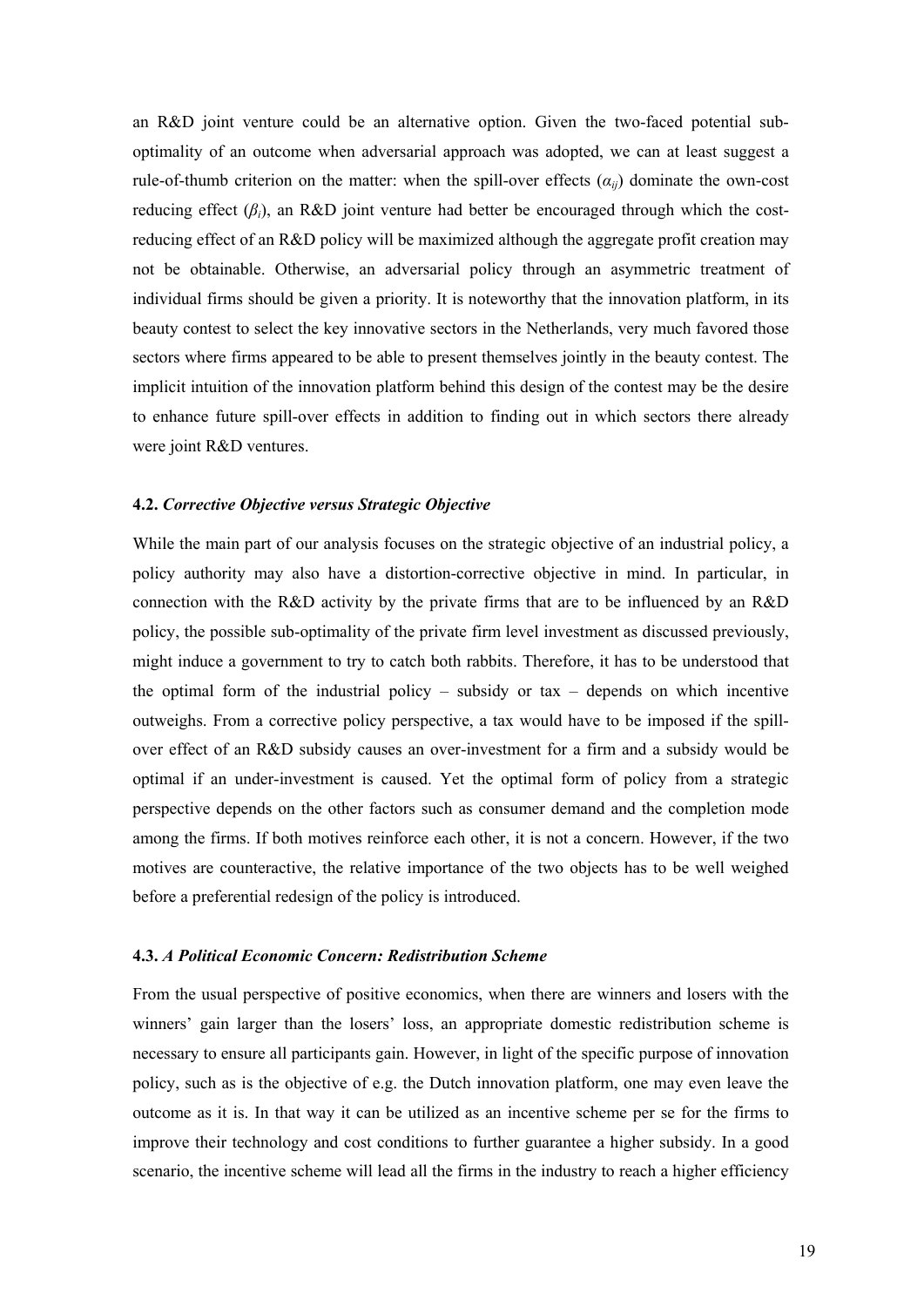in absolute terms. If then, the subsidy redesign may rely on the relative measure of efficiency gains to reward only those with high efficiency improvement while those firms with a belowaverage efficiency gain will still get penalized and receive a lower subsidy. A government may take another stance by rewarding all those with an efficiency gain yet in a discriminatory way. The firms' efforts will be praised although unevenly. Of course such non-uniform policy of 'backing strong winners' and 'backing ordinary winners' requires an additional fund for the subsidy spending. The opportunity cost of the public fund will become an issue again, and the government will have to weigh all the related costs and benefits. The costs side would involve both the visible cost and the invisible transaction costs while the benefits should entail the screening effects in this asymmetric information environment to effectively distinguish the lowcost firms from the high-cost firms as well as the usual cost-saving encouraging benefits.

# **5. CONCLUDING REMARKS**

This paper discusses policy options for industrial and innovation policy using a new feature in strategic trade policy. It illustrates in a theoretical case under an international oligopolistic market that a non-uniform innovation policy through R&D subsidies is superior to a uniform policy in its national welfare enhancing effect. It is shown that the usual retaliation concern that arises from its adverse welfare effects abroad does not apply and that the case holds true under a variety of behavioural conjectures among the firms. The theoretical argument is found useful in the debate on whether a targeted innovation policy is warranted in case the government is to 'pick' or 'back' winners.

Although the benchmark model was sketched in the ideal world with symmetric Cournot firms and it can be extended to the non-Cournot cases as well, the ex-ante asymmetric costs cases are more realistic and also the cost-saving effect on the firms or sectors of R&D subsides will rather be differentiated. It implies that the government will have to exploit a priori information on the differences of cost reduction that the R&D subsidy will bring about. That is especially true for the size of the spill-over effects which are positive externalities and may lead to underinvestment in R&D unless it is internalized within the system or through an industrial policy. The problem is that the government has incomplete information on the true initial efficiency levels of the firms and on the extent of cost reduction that the innovation policy will accomplish. Firms may behave strategically to impress the government, which could even lead to overinvestment and to rent seeking. Therefore it is required for the government to design a carefully deliberated strategy for innovation policy and show consistency in implementation of it. Nonetheless, the rationale of the aggregate profit creation remains valid as long as the policy maker can sort out the informational asymmetry to clearly configure the right form of the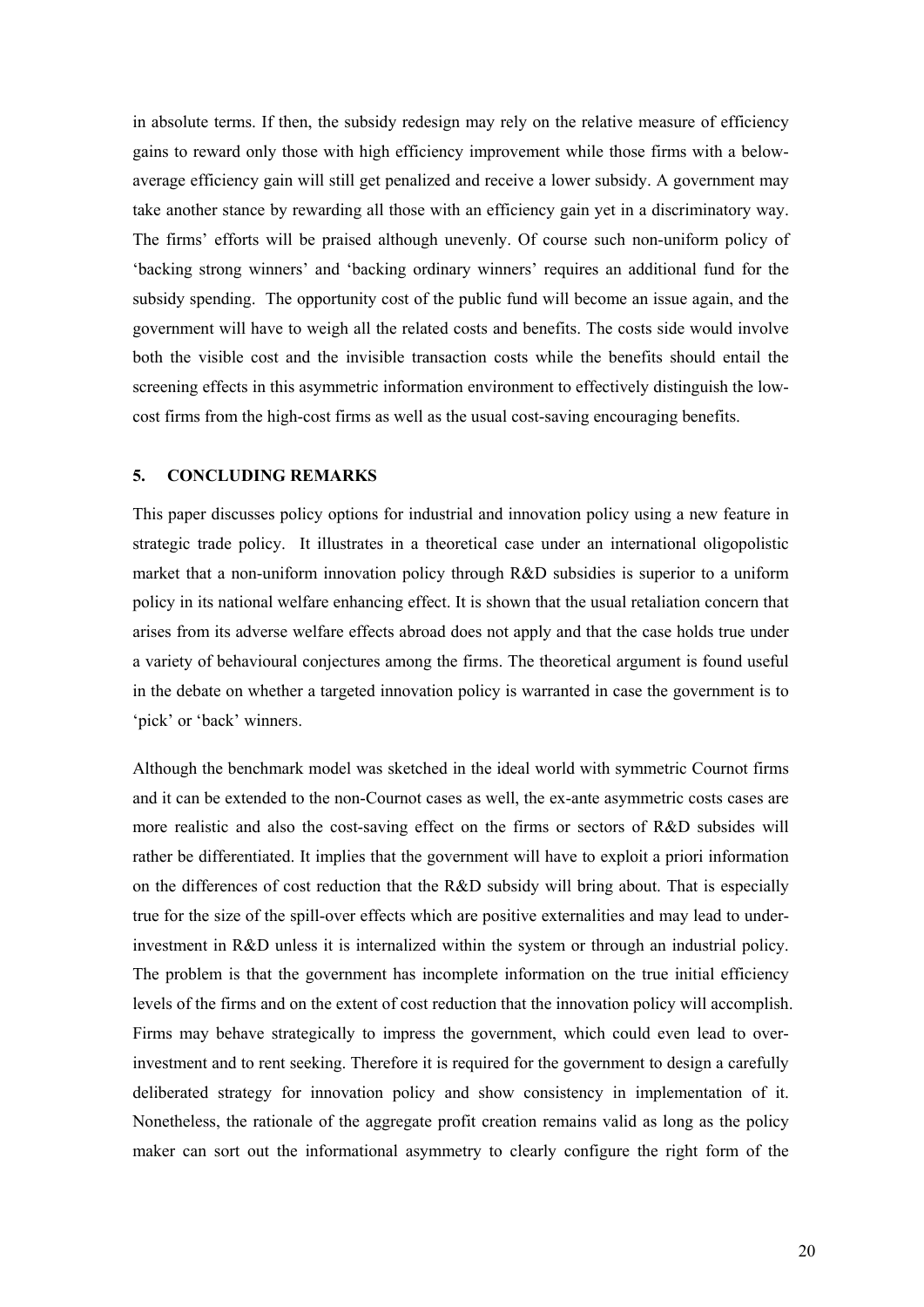optimal policy. Furthermore, it may bring about the additional benefit of inducing extra efforts on the firms' side.

From this perspective, our analysis discusses the various strategic issues for a targeted innovation policy with their pros and cons. It takes as example the strategy of the Dutch innovation platform, which designed a beauty contest in order to select key innovative sectors in the Netherlands following the policy proposals to conduct a policy of 'backing winners'. Informational configuration about the current efficiency conditions of the market participants has to be preceded and also the potential efficiency-gains through the policy has to be well estimated, while the potential opportunistic behavior by the firms should be discouraged. A carefully designed mechanism to provide the firms the right incentives and also to monitor their post-policy behavior should be combined as well. In addition, the 'challengers' should not be completely isolated from the whole picture and the strategic details of the policy should entail backing the right winners – both existing and potential.

As a final remark, we note that the analysis of this paper does, by no means, rule out the possibility that the ex-ante optimal form of the policy may be indeterminate or that the informational complexity may lead to a substantial transaction cost loss so that eventually it has negative welfare implications. The discussion of the policy options in this paper only has a qualitative character and is based on modern theory of strategic firm behavior. A more fully fledged analysis would need a formal treatment of the specific strategies. Then a quantification of the net welfare effects that the optimal design of the policy strategies can bring about, is to be made. These net welfare effects may turn out to be positive, but can also very well appear to be negative. In other words, in spite of the theoretical model of this paper, which provides an argument for backing winners, in practice the cons of such policy may outweigh the pros. This is the scope for future research.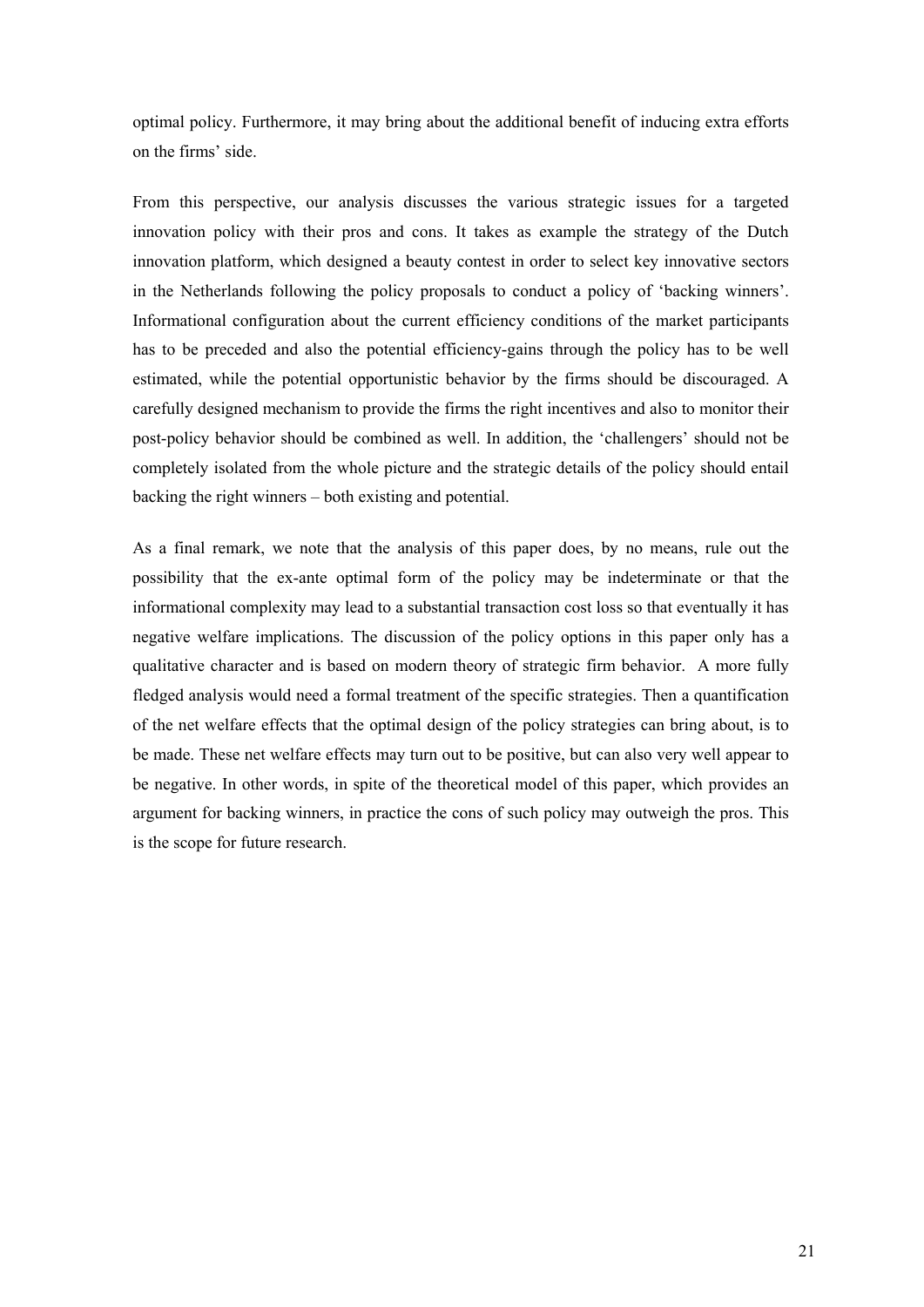#### APPENDIX

*Proof of aggregate profit creation when the subsidies are rearranged only at two firms:* 

#### **A1. Homogeneous cost case in section 2.2.**

Suppose that the initially-uniform subsidies are asymmetrically rearranged only at two domestic firms, denoted by firm 1 and firm 2. Initially  $s_1 = s_2$ ,  $k_1 = k_2$  and  $x_1 = x_2$  Assume the subsidy is reduced on firm 1 and raised on firm 2, preserving their sum. Then  $\Delta k_1 > 0$ ,  $\Delta k_2 < 0$ ,  $\Delta k_1 + \Delta k_2 = 0$  and it follows from observations 1 and 2 that  $\Delta x_1 < 0$ ,  $\Delta x_2 > 0$  and  $\Delta x_1 + \Delta x_2 = 0$ . Given this, we explore the following change in domestic aggregate production cost:

$$
((k_1 + \Delta k_1)(x_1 + \Delta x_1) - k_1 x_1) + ((k_2 + \Delta k_2)(x_2 + \Delta x_2) - k_2 x_2)
$$
  
=  $(\Delta k_1 \Delta x_1 + \Delta k_2 \Delta x_2) + (k_1 \Delta x_1 + k_2 \Delta x_2) + (x_1 \Delta k_1 + x_2 \Delta k_2)$  (16)

In the above, the first term is negative since  $\Delta x_i$  and  $\Delta k_i$  take the opposite sign from each other and the second and the third terms are equal to zero because  $k_1 = k_2$ ,  $\Delta x_1 + \Delta x_2 = 0$  and  $x_1 = x_2$ ,  $\Delta k_1 + \Delta k_2 = 0$ , respectively. Therefore, the aggregate cost decreases and the aggregate profit increases.

#### **A2. Heterogeneous cost case in section 3.1.1.-(i)**

Consider a subsidy redesign only on two firms, firm 1 and firm 2. Suppose that the firms' marginal costs and the subsidies were asymmetric initially and the subsidies are redesigned only on two firms, firm 1 and firm 2:  $c_1 > c_2$  and  $s_1 < s_2$  (thus  $k_1 > k_2$  and  $x_1 < x_2$ ) initially and subsidy redesign is made in a way that  $\Delta s_1 < 0$ ,  $\Delta s_2 > 0$  with  $\Delta s_1 + \Delta s_2 = 0$ . Then  $\Delta k_1 > 0$ ,  $\Delta k_2 < 0$  and  $\Delta k_1 + \Delta k_2 = 0$  and it follows from observations 1 and 2 that  $\Delta x_1 < 0$ ,  $\Delta x_2 > 0$  with  $\Delta x_1 + \Delta x_2 = 0$ . From (17), the aggregate production cost is

$$
(\Delta k_1 \Delta x_1 + \Delta k_2 \Delta x_2) + (k_1 \Delta x_1 + k_2 \Delta x_2) + (x_1 \Delta k_1 + x_2 \Delta k_2).
$$
 (17)

The first term is clearly negative. The second and third terms are also negative since  $k_1\Delta x_1 < 0$ ,  $k_2\Delta x_2 > 0$ ,  $|k_1\Delta x_1| > |k_2\Delta x_2|$ , and  $x_1\Delta k_1 > 0$ ,  $x_2\Delta k_2 < 0$ .  $|x_1\Delta k_1| < |x_2\Delta k_2|$ . Hence the aggregate production cost decreases and the aggregate profit increases.

#### **A3. Three-stage game case in section 3.1.1.-(iii)**

Denote the cost to each domestic and foreign firm of investment *r* and  $r^*$  by  $f(r)$  and  $f^*(r^*)$ , respectively and suppose that the uniform subsidies  $(s, s^*)$  prevails. Then, given  $(r, r^*)$  and  $(s,$ *s*<sup>\*</sup>), each domestic and foreign firm's profit is given by  $\pi = P(Q)x - kx - f(r)$  and  $\pi^* = P(Q)y - k^*y - f^*(r^*)$ , where  $k = c - ((n-1)\alpha + \beta)(s+r)$  and  $k^* = c^* - ((n^* - 1)\alpha^* + \beta^*)(s^* + r^*)$ .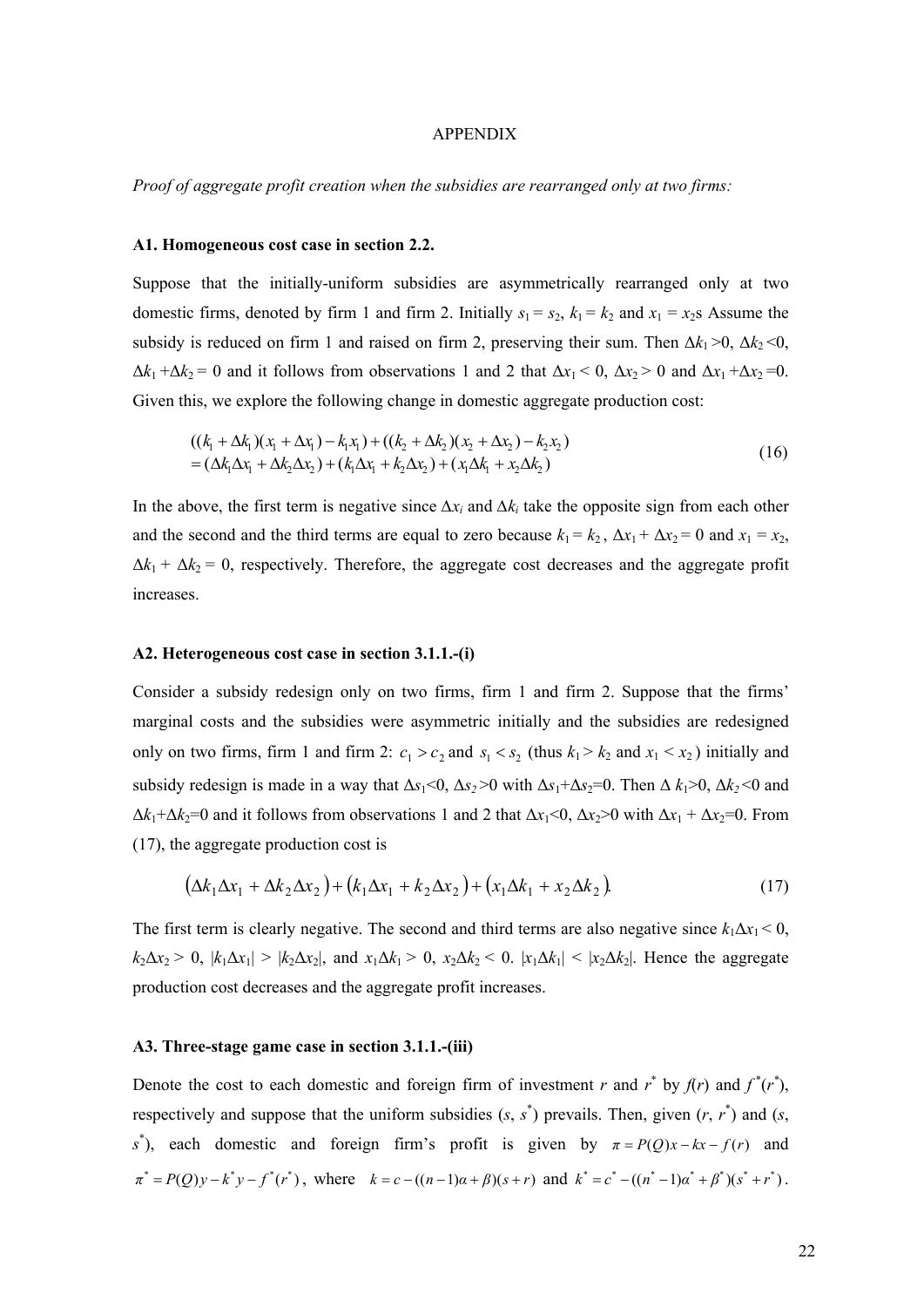Suppose that the uniform domestic subsidy *s* is redesigned only at two firms – firm 1 and firm 2 – into  $s_1$  and  $s_2$  in a way that  $s_1 + s_2 = 2s$ . Denote the new private R&D investments after this arrangement by  $\tilde{\mathbf{r}} = (\mathbf{r}, \mathbf{r}^*)$ :  $\mathbf{r} = (r_1, r_2, r, \dots, r)$  is  $1 \times n$  vector of R&D investments by domestic firms after the subsidy redesign where  $r_1$  and  $r_2$  denote new investments by firms 1 and 2, and  $\mathbf{r}^* = (r^*,..., r^*)$  is  $1 \times n^*$  vector of foreign firms' symmetric R&D investments. Then foreign marginal cost  $k^*$  does not change but the new domestic marginal costs change to  $k_i = c_i - \alpha (S - s_i + \sum_{l=1}^n r_l - r_i) - \beta (s_i + r_i)$ , where  $r_i = r$ ,  $\forall i = 3, 4, ..., n$ . Now let's define  $\Psi$  as the set of new R&D investments by firms 1 and 2 giving rise to the same sum of marginal costs in the production stage as follows:

$$
\Psi \equiv \{ (r_1, r_2) : \sum_{i=1}^n k_i + \sum_{j=1}^{n^*} k_j^* = nk + n^* k^* \}.
$$
 (18)

Then the implicit function theorem can be applied to represent  $r_1$  as a function of  $r_2$  for an  $r_2$ within a neighborhood of  $r^*$ :  $r_1 = g(r_2)$  where  $g(r_2)$  is such that  $(g(r_2), r_2) \in \Psi$ . That is, a nonuniform redesign of the initial uniform subsidy can be found after which the sum of marginal costs does not change and the firms adjust their R&D investments, yielding an additional welfare gain. The aggregate profit creation argument remains valid. Note that the sum  $f(r_1) + f(r_2)$  may be greater than  $2f(r)$  depending on how R&D costs reacts to R&D investments, in which case the aggregate profit gain should more than offset the R&D cost increase for a welfare gain.